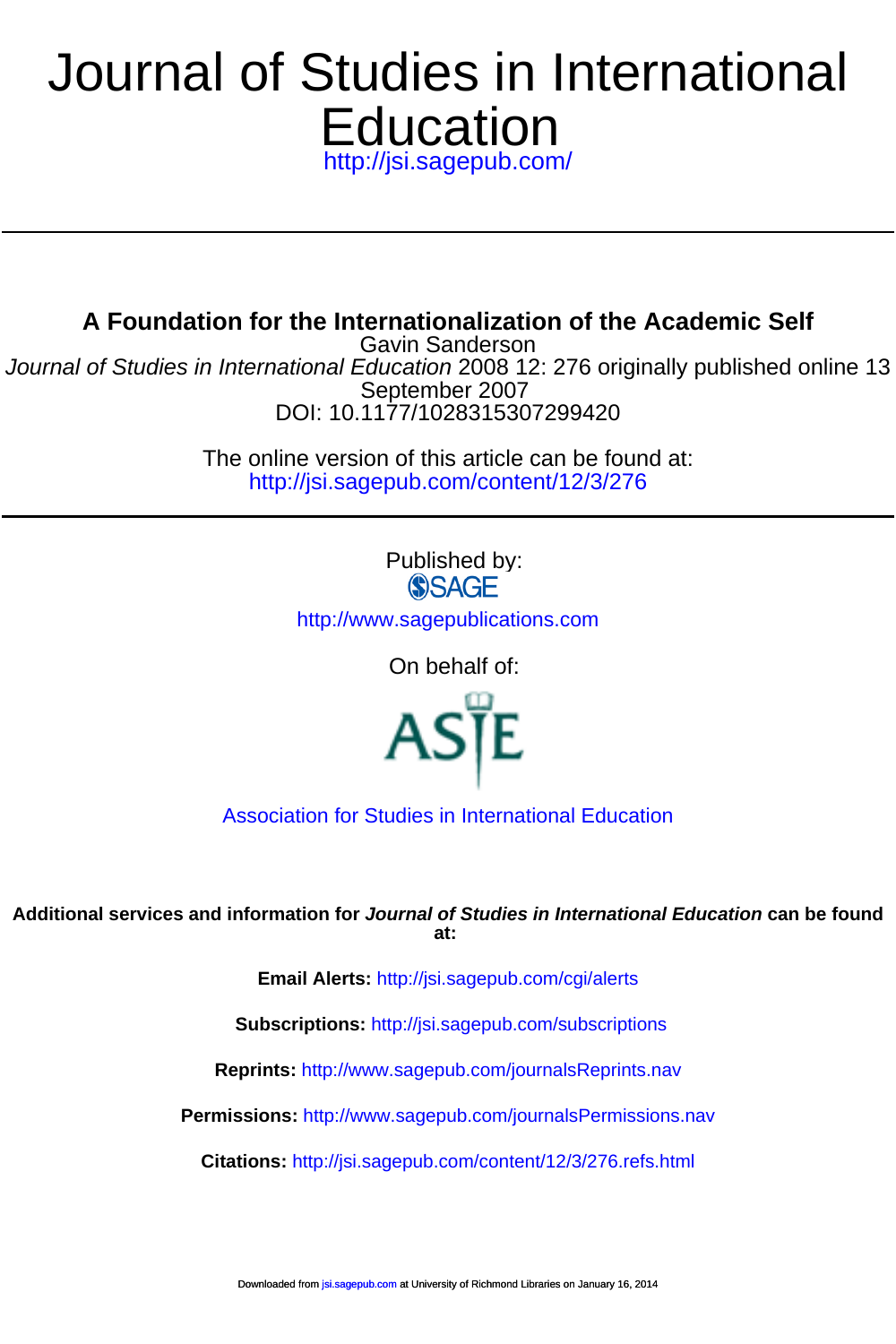[What is This?](http://online.sagepub.com/site/sphelp/vorhelp.xhtml) [OnlineFirst Version of Record](http://jsi.sagepub.com/content/early/2007/09/13/1028315307299420.full.pdf) - Sep 13, 2007 >> [Version of Record -](http://jsi.sagepub.com/content/12/3/276.full.pdf) Aug 19, 2008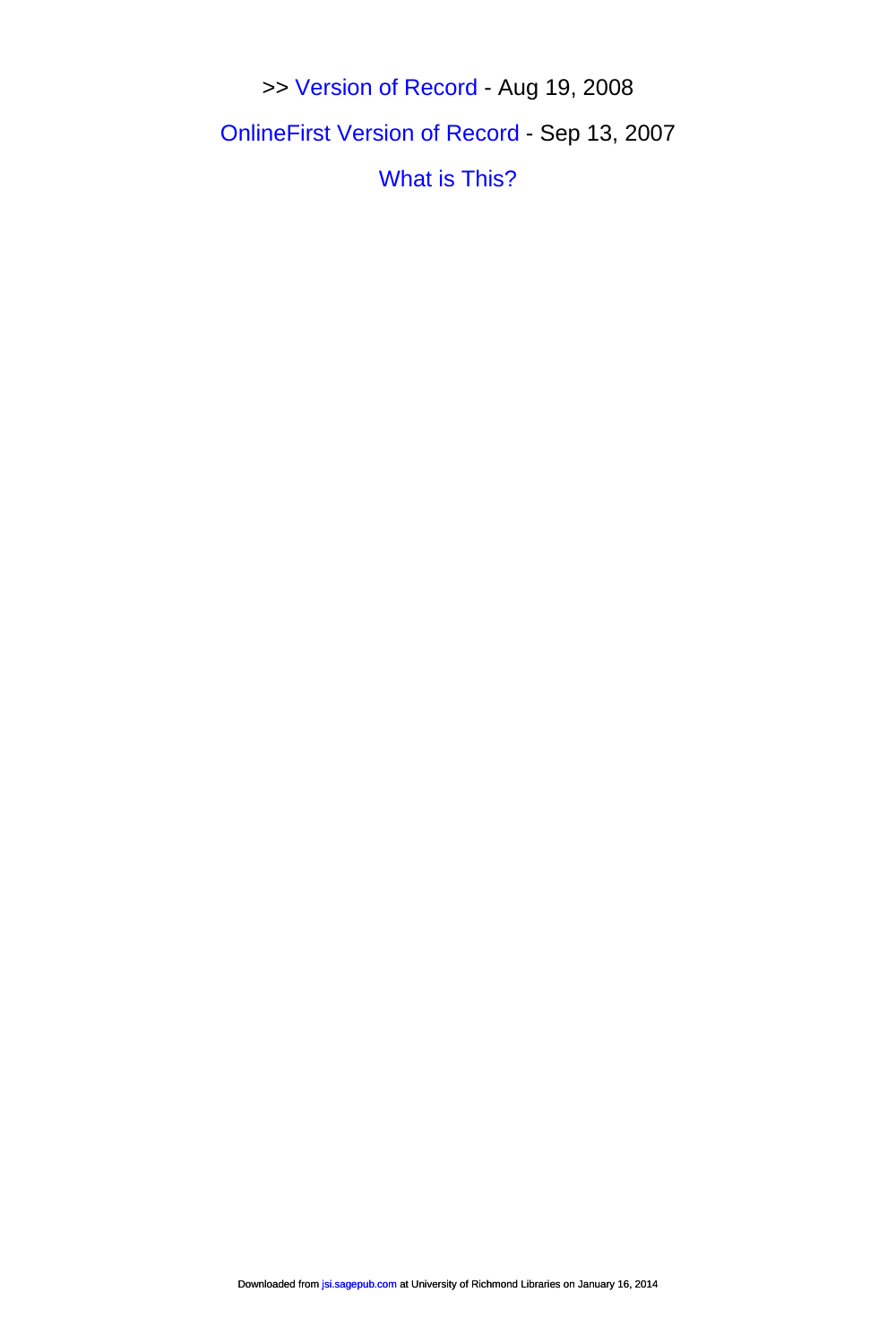## *A Foundation for the Internationalization of the Academic Self*

*Gavin Sanderson*

*We all have to cross borders. The ones in our heads may well prove to be the most difficult. (Teekens, 2000, p. 18)* 

*This article identifies the limitations of contemporary organizational theory on the internationalization of higher education in guiding and supporting internationalization activities at the level of the academic Self. A way forward is provided through Cranton's notion of authenticity in teaching in higher education, which presents a platform for understanding the academic Self through critically reflective and selfreflective processes. Cranton's work is then expanded using the concept of cosmopolitanism to enhance the potential for individual teachers to internationalize their personal and professional outlooks. In sum, this article highlights the importance of the exhortation from Socrates to know thyself as a precondition to better understand Others. Furthermore, the article provides the fundamental underpinnings of a conceptual framework for the internationalization of the academic Self.*

*Keywords: cosmopolitanism; authenticity; internationalization; teaching; reflective practice*

This article provides a novel perspective on the internationalization of higher education. Although it is written from an Australian standpoint, its message is universal. The article combines authenticity in teaching in higher education with cosmopolitanism to provide a foundation for the internationalization of the academic Self. It is written in response to the inability of contemporary organizational definitions and concepts of internationalization to effectively guide many *within*-institution internationalization initiatives, most particularly in terms of assisting teachers<sup>1</sup> to internationalize their personal and professional outlooks. The internationalization of the academic Self should be seen as a fundamental building block in an institution's response to global forces affecting higher education. Bartell (2003), Knight (1999), and Singh (2002) maintained that universities have embarked on a mission to help all students become new internationalist learners, workers, and citizens. The corollary,

*Journal of Studies in International Education*, Vol. 12 No. 3, Fall 2008 276-307 DOI:10.1177/1028315307299420 © 2008 Nuffic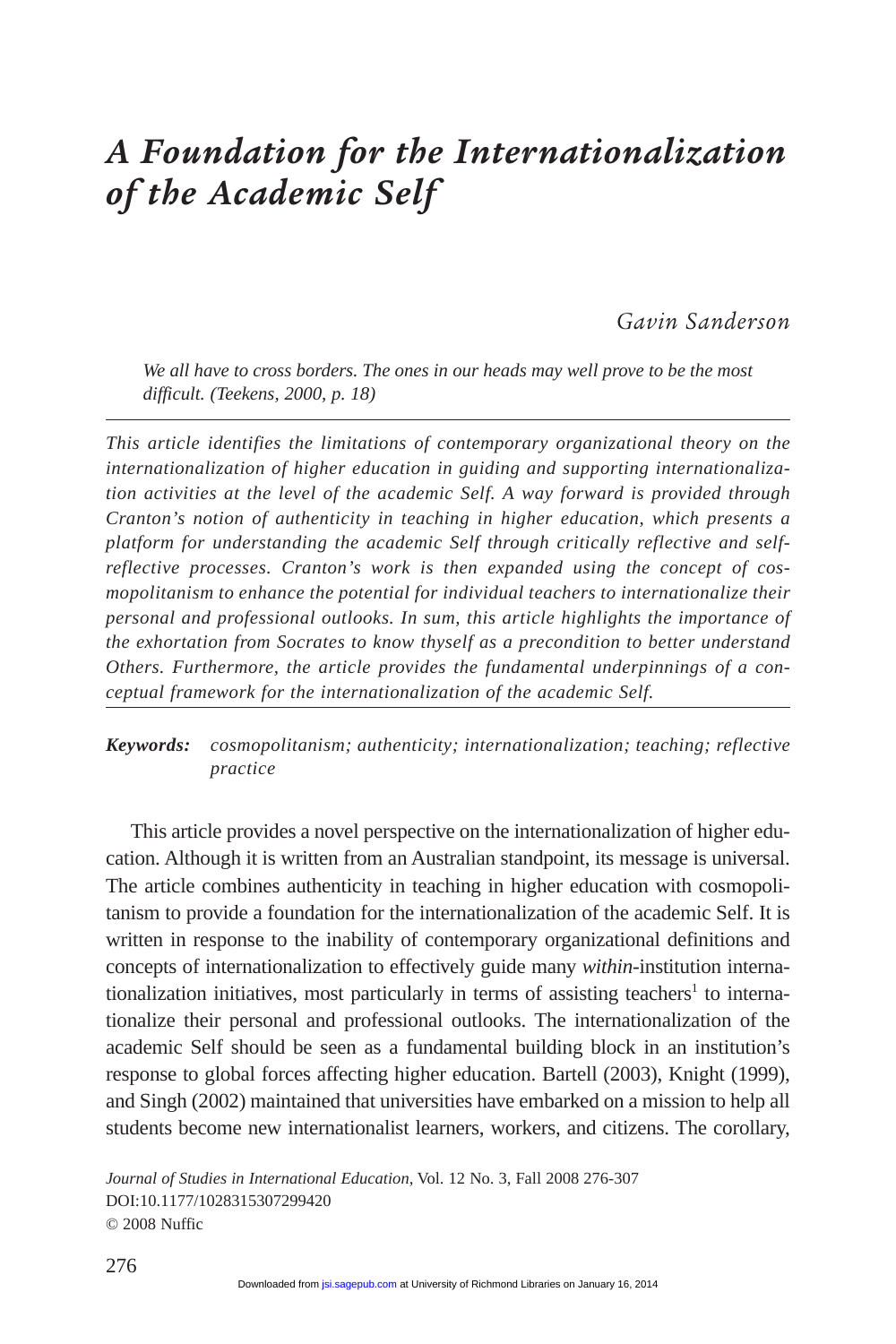indeed precursor, of this is that teachers as individuals must operate from a base that extends beyond local and national perspectives. They, themselves, have to be among the cosmopolitans of the 21st century. Furthermore, the cumulative effect of the strengths of individuals in this area is consistent with Webb's (2005) view that an institution will become internationalized "only through the creative utilisation of the imagination and agency of those who comprise the university" (p. 117).

The article initially outlines Jane Knight's work to ground the concept of internationalization as it applies to higher education. Since the mid-1990s, Knight's ideas have been consistently adopted by a wide a range of stakeholders in Australian higher education and beyond. Although Knight's work is particularly useful to help understand internationalization processes at the organizational level, it is less informative when it comes to the internationalization of many within-institution initiatives. After noting the limitations of Knight's recent work in this regard, this article constructs a conceptual framework that can act as a foundation for individual teachers in terms of internationalizing their personal and professional outlooks. The framework introduces a humanistic and existential appreciation of suitable internationalization responses to current global processes. Precisely, it will discuss Cranton's (2001) ideas on becoming an authentic teacher in higher education through critical reflection and selfreflection. This is followed by a consideration of cosmopolitanism as an expansion of Cranton's (2001) work. The notion of cosmopolitanism has only recently begun to be associated with the internationalization of higher education and is a key concept to help understand what internationalization means at the level of the individual actor, for example, a teacher. In its entirety, this article establishes a foundation for the internationalization of the academic Self rather than providing detail associated with the internationalization of teaching practice (pedagogy or andragogy).

#### **INTRODUCTION TO KNIGHT'S WORK**

Knight's understanding of the internationalization of higher education has been evident in the literature since the mid-1990s (Knight, 2004). Although others have contributed slightly different perspectives, de Wit (2002) claimed that Knight's (1997) work "now seems to be increasingly accepted as a useful working definition and framework" (p. 115). Indeed, no other analysis has been as consistently adopted by such a wide range of stakeholders in Australian higher education. Harman (2005) noted that the work of Knight, along with her colleague, de Wit, "has considerably influenced Australian thinking on internationalization and globalization" (p. 124). The Australian Commonwealth Government, International Development Program (IDP) Education Australia, and many Australian universities have taken on board Knight's ideas. Also, a number of researchers and writers in higher education have made reference to Knight's definition and c[onceptual](http://jsi.sagepub.com/) framework.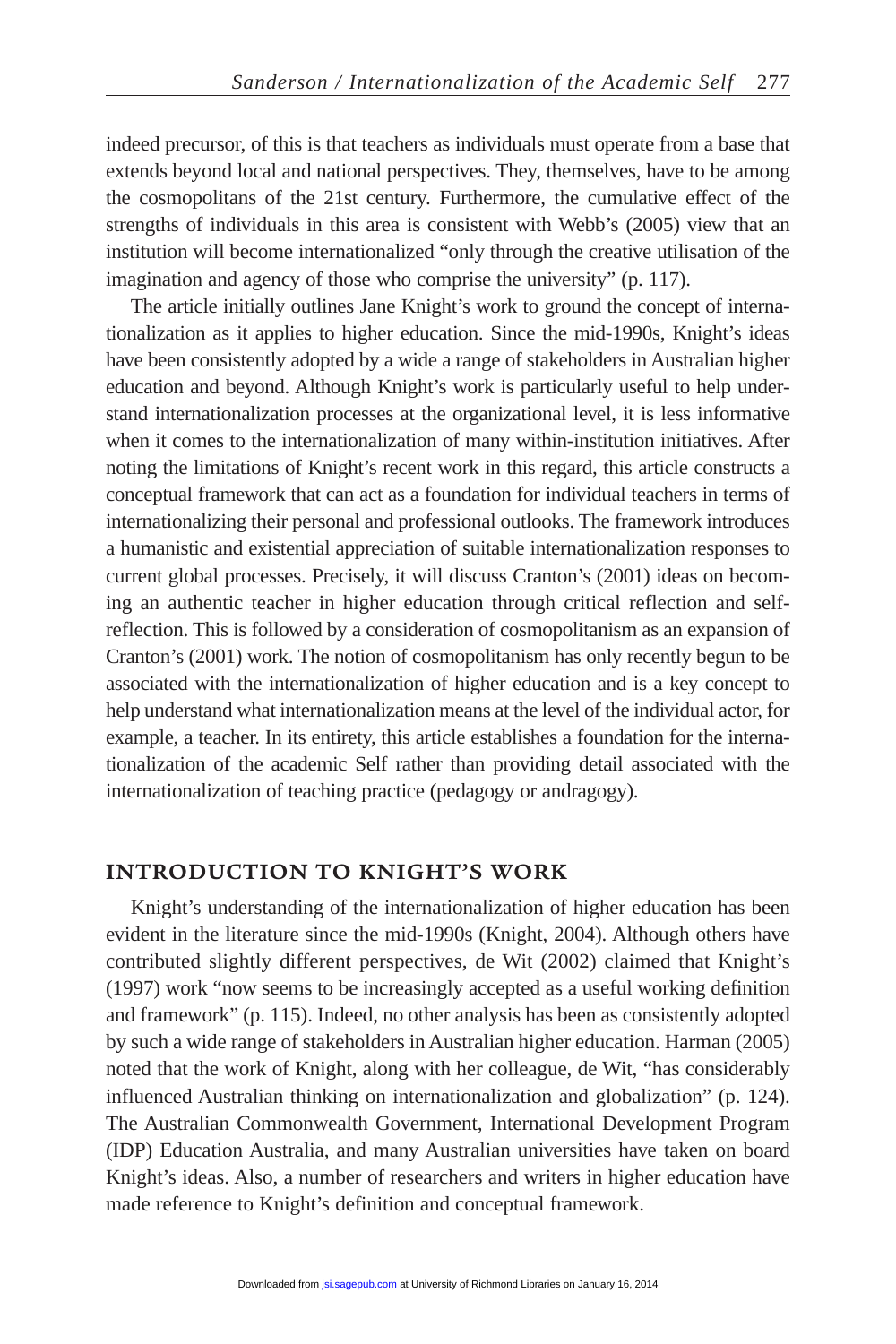#### **Knight's Updated Definition of Internationalization**

The working definition of internationalization in higher education that Knight employed from the mid-1990s until recently was "the process of integrating an international/intercultural dimension into the teaching, research and service functions of the institution" (Knight, 1997, p. 8). Recently, Knight (2004) suggested that a number of developments necessitated a review and update of both the definition and concept of the internationalization of higher education. These included advances in information and communications technologies, a growing international labor market, greater influence of the market economy and trade liberalization, a focus on the knowledge society, increased private and decreased public funding in education, and a greater emphasis on the importance of lifelong learning (Knight, 2004). According to Knight (2004), these developments have added to the complexity, importance, and confusion surrounding the international dimension of higher education. The updated concept, although still maintaining a focus on the institution level, has been expanded to include the higher education sector level and the national level. Internationalization, as it applies to the three levels, is now defined as "the process of integrating an international, intercultural, or global dimension into the purpose, functions or delivery of post-secondary education" (Knight, 2004, p. 11).

It is important to outline the scope of this new working definition. It has greater depth and breadth than the earlier definition and affords an appreciation of where the interests of this article lie in relation to Knight's work. The depth of internationalization is demonstrated by its stratification into national, sector, and institutional layers. Whereas the original definition focused largely on nternationalization processes at the institutional level, Knight (2004) believed that the national and sector levels have emerged to have significant influence over "policy, funding, programs, and regulatory frameworks" (p. 5) in higher education. Knight (2004) portrayed the national and sector forces as having a "top-down" (p. 6) effect on internationalization processes, whereas the institution forces act in a "bottom-up" (p. 7) fashion, with a dynamic relationship existing between the three levels. Significantly, Knight (2004) believed that despite the influence of national and sector forces, the "real process" (p. 6) of internationalization, is actually taking place in institutions. This is all the more reason to focus the internationalization of the academic Self.

The breadth of internationalization is demonstrated through international, intercultural, and global flows of technology, economy, knowledge, people, values, and ideas (Knight, 2004). Although *international* and *intercultural* were key elements of Knight's (1997) earlier definition, the addition of *global* in the new definition is indicative of the most extensive and pervasive reach of internationalization. In this sense, internationalization is both a response to, and a reflection of, globalization processes (Rizvi, n.d.). Knight (2004) co[mmented t](http://jsi.sagepub.com/)hat the earlier and updated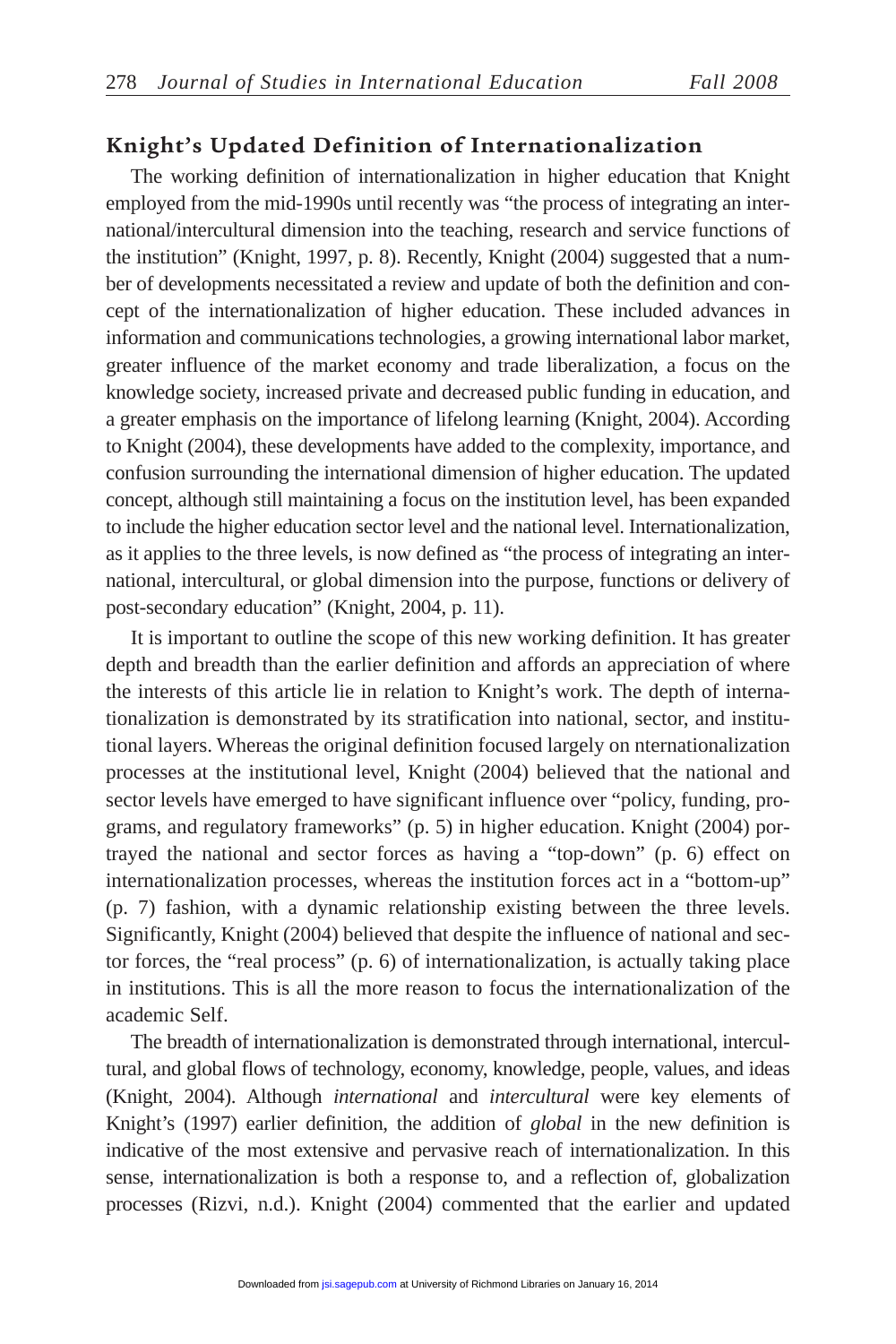

**Figure 1 The Depth and Breadth Dimensions of the Reach of Internationalization in Knight's (2004) Definition**

definitions complement each other well. The earlier definition is still applicable at the level of the institution, but it fails to capture the increasing interest in internationalization and associated activities at the sector and national levels. In sum, the scope of Knight's (2004) new definition and concept of internationalization can be expressed diagrammatically (see Figure 1).

Although the updated definition is a welcome addition to the literature, the depth dimension of internationalization is more dynamic and far reaching than portrayed by Knight (2004). Including only three levels in this dimension does not take into account how other levels in what is effectively a local-global continuum can affect internationalization processes overall. It can be argued that at least four levels are absent. Two of them are supranational. They are the regional and global levels. The remaining two lie within the institution itself. They are the levels of the faculty or department<sup>2</sup> and individual teachers (see Figure 2). Although Knight (2004) did not include the within-institution or supranational levels in the depth dimension of the new definition and concept, the forces associated with these levels nevertheless work in a top-down and bottom-up fashion on the three levels that comprise Knight's (2004) depth dimension of internationalization. If this depth dimension is all about reciprocally acting forces that reflect, reinforce, express, and create internationalization outcomes in a dynamic fashion, then the four additional levels also need to be included in the depth dimension to truly express these internationalization outcomes in their entirety. Rather than being a criticism, this is merely an observation of the limits of Knight's (2004) definition and concept of internationalization. More important, it is also an indication of the absence of a consolidated body of theory that would bri[ng together](http://jsi.sagepub.com/) the various processes along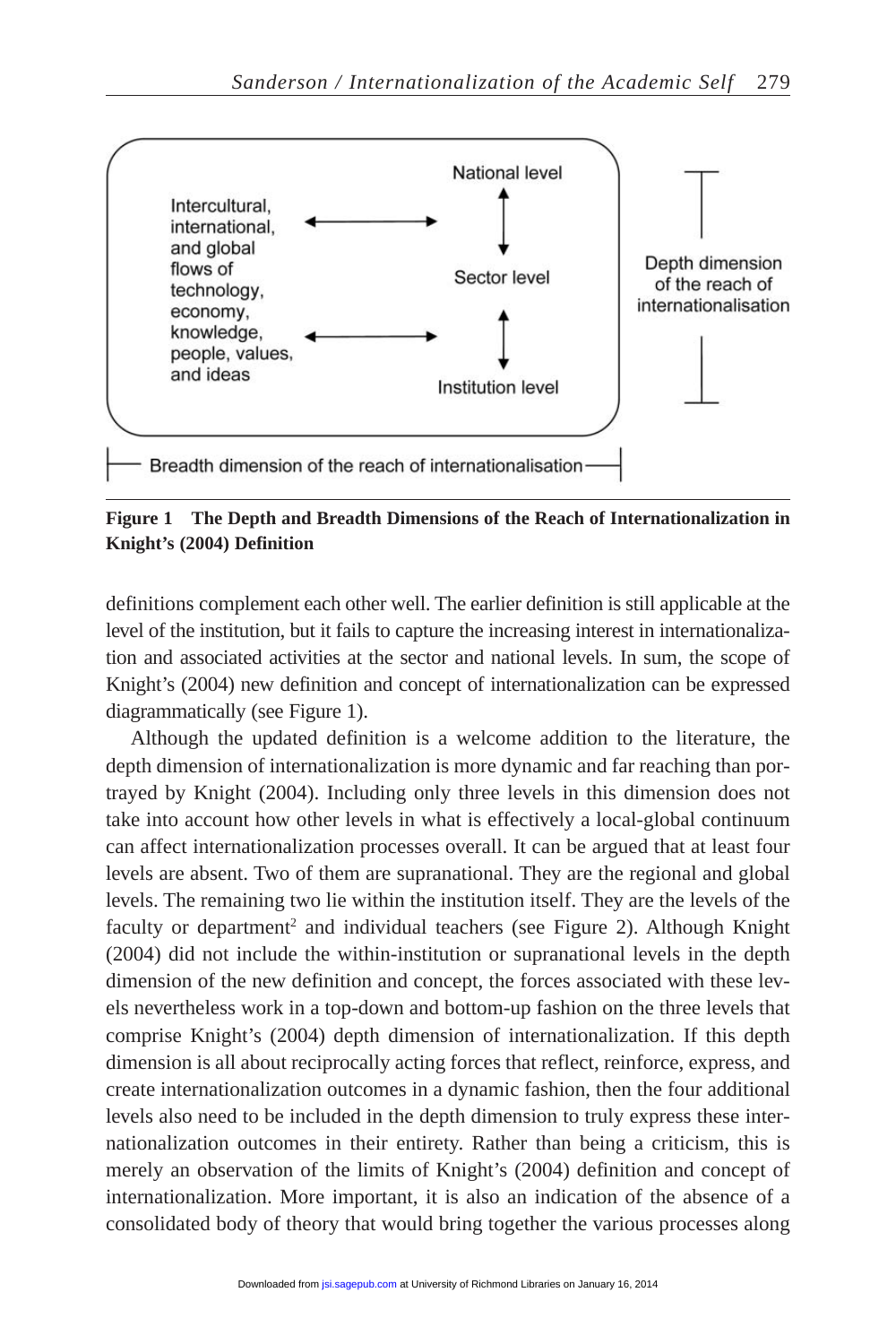

#### **Figure 2 The Actual Extent of the Depth and Breadth Dimensions of the Reach of Internationalization**

the expanded view of the depth dimension of internationalization that is portrayed in Figure 2.

#### **INTERNATIONALIZATION AT THE WITHIN-INSTITUTION LEVEL**

The expectation of theorists such as Knight and de Wit is that the more sophisticated the internationalization framework of a university, the better placed its teachers, students, and the institution itself should be to operate in an increasingly dynamic, complex, and competitive higher education environment. Despite the fact that Knight's work has been broadly embraced in Australian higher education and elsewhere, however, it is actually very limited in terms of its utility for guiding some important within-institution internationalization initiatives. Enequist (2005) described Knight's (2004) most recent definition and concept of internationalization as one among a number of "very general" (p. 15) offerings. This is despite Enequist (2005) also identifying Knight as one of the most eminent scholars in the field. Liddicoat (2003) said that Knight's work "gives little co[ncrete assis](http://jsi.sagepub.com/)tance to individual academics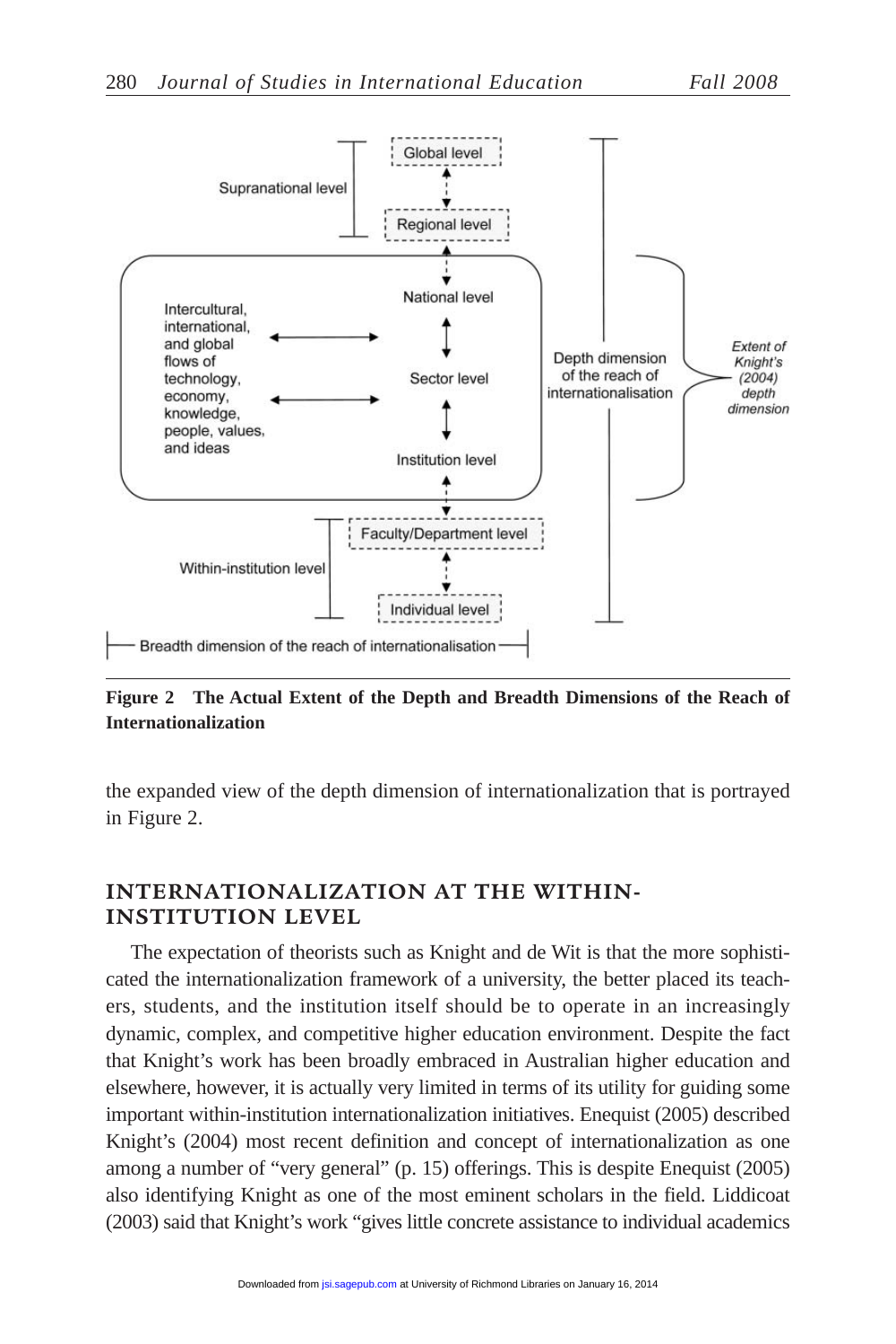who seek to pursue the aim of internationalisation in their teaching practices, curricula and delivery of courses" (p. 4). Eisenchlas and Trevaskes (2003) also identified the limitations of Knight's organizational approach to internationalization.

Whilst Knight's schema may provide a useful way of scaffolding broad programs and practices in university policy documents, it has a number of limitations of applicability to specific curricula content. First, it does not provide concrete examples of how educators, focusing on interculturality, implement the internationalisation of the curriculum. Second, it does not specify learning aims. Third, it gives no suggestion to the kind of learning tools that might be involved in specific programs. Fourth, it ignores the importance of communication as crucial to the process of internationalisation, particularly in relation to student interactions. (Eisenchlas & Trevaskes, 2003, p. 89)

These observations regarding the general nature of Knight's work are important but they need to be qualified. Although Knight deals with the internationalization of higher education, it would be unfair to criticize her work for failing to deliver in areas that are not its major focus. Knight largely concentrates on organizational approaches to internationalization and does not attempt to instruct at the level of the individual actor, for example, a teacher. This is not to say that her work is irrelevant to teachers who want to better understand internationalization processes in higher education. It is simply lacking in the sort of detail that would satisfy the needs that Eisenchlas and Trevaskes (2003) stated above. Once it is recognized that currently favored theory that focuses on internationalization at the organizational level is largely limited in terms of dealing with the substance of how staff, themselves, might "become internationalized," a conspicuous gap in the literature becomes apparent. This is despite the perceived importance of the area. The Australian Vice-Chancellors' Committee (AVCC), for example, declared that the internationalization of university staff is "important in working towards international best practice in teaching, research and administration [and] necessary to prepare students to operate effectively internationally" (AVCC, 2001, p. 23). A consolidated body of theory on how academic staff might internationalize their personal and professional outlooks, however, is not evident at this stage.

The fact that Australian higher education has generally embraced Knight's work is perhaps an indication of it being appropriate for the time. For example, when there was rapid and dynamic engagement with a multitude of internationalization activities during the 1990s, Knight's thinking would have appeared as a beacon of explanation. It was a time when internationalization approaches, processes, rationales, strategies, policies, and programs would have been more chaotic and less understood, particularly in those specific terms. Although Knight's work on internationalization remains important, relevant, and useful, the observation that its depth dimension is limited is more likely a recognition that Australian higher education is entering a more mature phase of internationalization, which require[s additiona](http://jsi.sagepub.com/)l concepts to deal with areas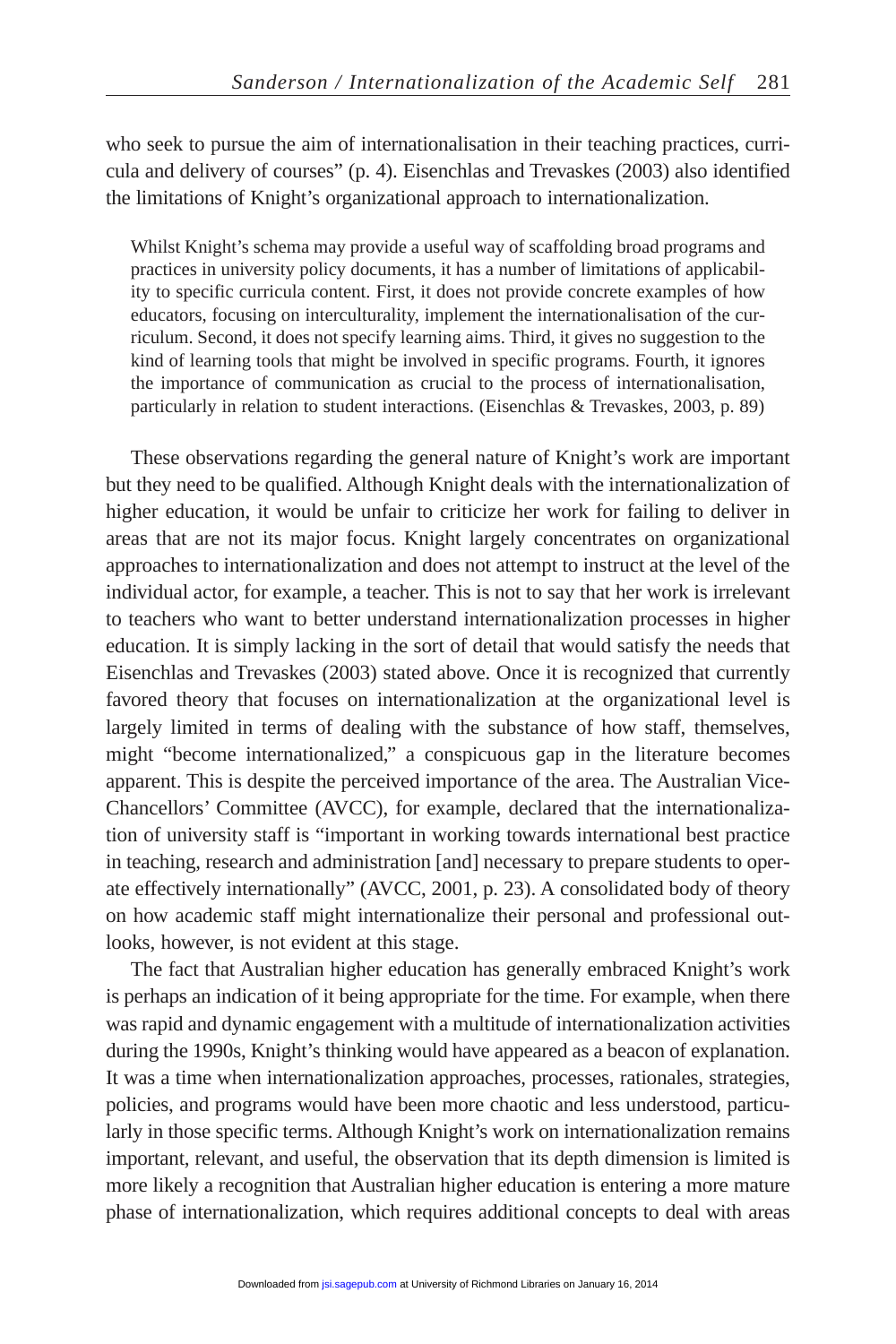that have been less explored to this point. If Knight's work, being the most cited definition and concept of internationalization in the Australian tertiary landscape, cannot adequately inform teachers about internationalization as it relates to their personal and professional outlooks, then guidance must be sought from elsewhere.

#### **A CONCEPTUAL FRAMEWORK FOR THE INTERNATIONALIZATION OF THE SELF**

The remainder of this article builds a conceptual framework to access and illuminate humanistic and existential notions of internationalization. This is necessary because of the observation that despite the usefulness of definitions, concepts, and models of internationalization from an organizational point of view, they have limited capacity to inform the minutiae of internationalization at, for example, the level of the individual teacher. The conceptual framework, then, makes the transition from organizational models of internationalization to one that deals with internationalization at the level of the individual teacher. As far as it can be gleaned from the literature, this represents a unique approach, not so much from the view of the practical work that has to be done to link the *organizational* to the *individual* (for example, through academic development and staff training) but in the theoretical underpinnings that can support the internationalization of an individual's personal and professional outlooks. The framework will be constructed in two steps. First, Cranton's (2001) notion of authenticity in relation to lecturing in higher education will be briefly presented. This is the foundation for the second step that links the idea of authenticity in teaching to cosmopolitanism, the latter being a vitally important concept that underwrites Sanderson's (2005) view of the cosmopolitan lecturer in higher education*.*

#### **THE AUTHENTIC TEACHER IN HIGHER EDUCATION**

The fish will be the last to discover water. (as cited in Reynolds & Skilbeck, 1976, p. 1)

Becoming an authentic teacher depends on understanding our Self. (Cranton, 2001, p. 16)

Being accepting of cultural difference and knowing something of other cultures have a pivotal place in internationalization at the level of the individual teacher. A foundation for this, however, is for them to appreciate how their home culture produces and supports their personal and social worldviews. Eisenchlas and Trevaskes (2003) put this well when they suggested "first and foremost, cultural awareness involves processes of promoting the reflect[ion upon o](http://jsi.sagepub.com/)ne's own cultural norms and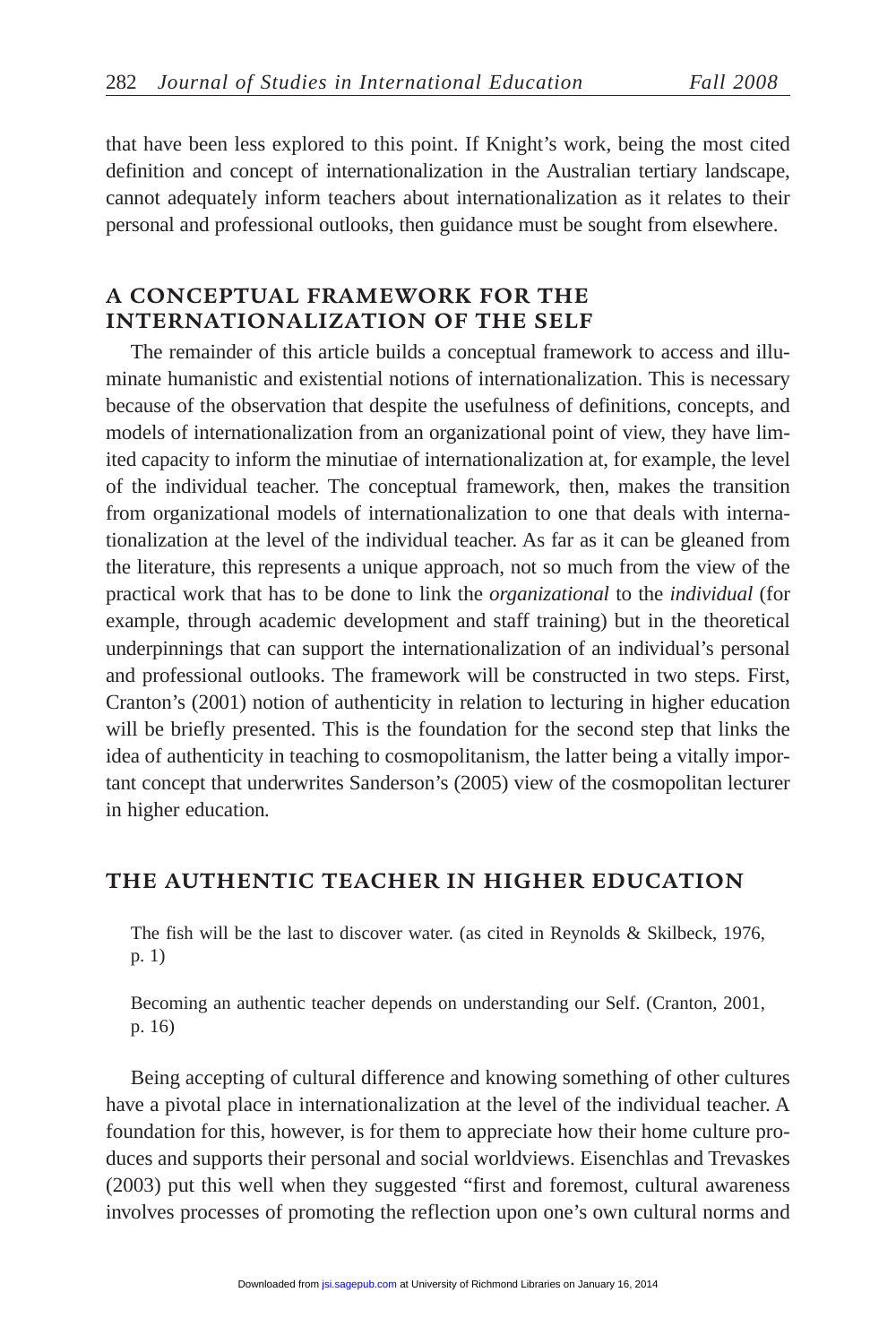values, and on how these shape social identities of individuals and groups" (p. 91). This reflective process essentially describes Cranton's (2001) thesis. Moreover, it is her belief that critical reflection and self-reflection on the basic assumptions of one's own culture and worldview can facilitate a transformative process, which can result in greater self-awareness and self-acceptance. Cranton's (2001) idea of the authentic teacher in higher education is the first step in understanding how internationalization can be achieved at the level of the individual teacher. It introduces existential and phenomenological themes into the discussion. The following sections outline the main aspects of Cranton's (2001) work, which draws on *transformative learning theory*, a body of knowledge that has emerged over the past 25 years that is associated with adult learning that supports both Cranton's (2001) ideas as well as the broad position of this article.

#### **REFLECTION AND THE SELF**

The authentic teacher understands who she is as a teacher, works well and clearly with her own style, and continues to reflect on her practice, grow, and develop. . . . we each, individually, find our own place within these perspectives through questioning, contemplation, and reflection on our basic nature, preferences, experience, and values. (Cranton, 2001, pp. 36-41)

The Self is commonly used to express existential and phenomenological themes in the social sciences and humanities, particularly in education, philosophy, psychology, and sociology. It is also frequently encountered in discussions about identity, self-identity, and culture. For Cranton (2001), the Self indicated a person's "basic nature, preferences, values, and the power of past experiences" (p. vii). A thorough understanding of the Self can empower teachers to make informed choices based on who they really are that, in turn, can free them from "the constraints of uncritically assimilated values, assumptions, and social norms [of] the herd" (Cranton, 2001, p. vii). Cranton's (2001) work encourages teachers to reflect on the relationship between their personal value system to better understand their own worldview or *Weltanschauung.* This process interprets culture in terms of Pedersen's (1988) observation that:

Culture is not a vague or exotic label attached to faraway persons or places, but a personal orientation to each decision, behaviour, and action in our lives (p. vii). . . . culture, like a network of traits, is located within the person. Like traits, culture provides a flexible disposition toward one or another perspective that changes from time to time, situation to situation, and person to person. Although a person's culture can be known in part, there are core elements of our culture that are not known even to ourselves. (p. xi)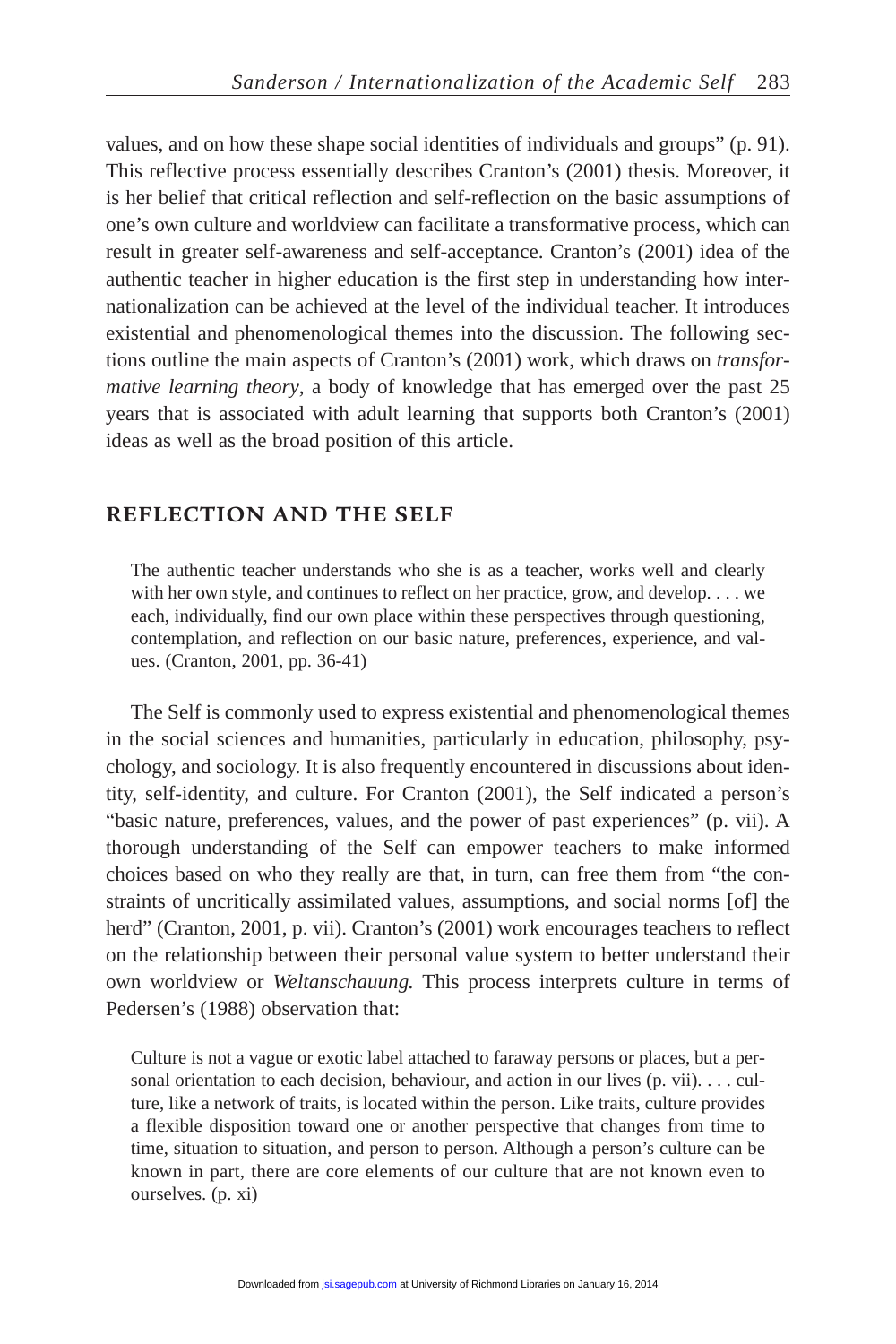Pedersen's (1988) focus is on behavior as an important aspect of culture. The emphasis is on an individual's *lived experience* that, according to Pedersen (1988), is concerned with "within the person" (p. 3) experiences such as values, habits, customs, and lifestyles. This view is closely related to the substance of Hofstede's (2001) work on cultural dimensions for it fundamentally deals with attitudes and beliefs. Although Hofstede (2001) focused on national cultural values, his four original cultural dimensions were generated from a sample of more than 100,000 individuals who reported on their attitudes and beliefs.

Cranton (2001) put forward a number of interactive exercises designed to encourage teachers to reflect on, critically analyse, and then, over time, transform their personal value system. Although this is done primarily in relation to their Self as both a teacher and a person, it is not difficult to see how these two perspectives are situated with regard to broader cultural considerations. Cranton (2001) asked teachers to reflect on "Who am I, really?" This question provides a mechanism for them to reflect on who they are, what they do, and what they value. This *content reflection* can be achieved, for example, by listing 10 nouns or phrases that define the Self and then asking how the teacher came to see themselves in that way. This, in turn, is followed by an exploration of why each noun or phrase is important to the teacher (Cranton, 2001). After this, they can ask why they see themselves as such, why they do the things they do, and why they value certain things over others. By extension, they can also reflect on what place these perspectives have in their broader national and social culture. This is referred to as *process reflection*, and it leads teachers to question the premises that underwrite their definition of Self. It is a more critical approach than mere reflection (Cranton, 2001).

For Cranton (2001), the overall process by which teachers can come to better understand themselves is grounded in Jungian psychological type preferences, that is, how much their sense of Self is derived from the four functions of experience (sense), vision (intuition), logical choice (thinking), and values (feeling). To determine this, teachers are presented with an exercise that helps them construct a composite picture of the degree to which they are introverted or extraverted in terms of sensing, intuition, thinking, and feeling (Cranton, 2001, pp. 10-11). They do this by identifying particular words that they think best describe themselves. Cranton (2001) correctly promoted this as a useful self-assessment exercise, rather than a thorough psychological assessment (p. 8). See Table 1 for the psychological type preferences and words associated with each one. After the exercise is complete, teachers are asked to reflect on the nature of the composite Self and to consider how they came to have such preferences and whether these preferences are a useful way of thinking about themselves and their place in the social world.

Cranton (2001) also believed that a teacher's experience plays an extremely important role in determining their values and how they see the world: "The way we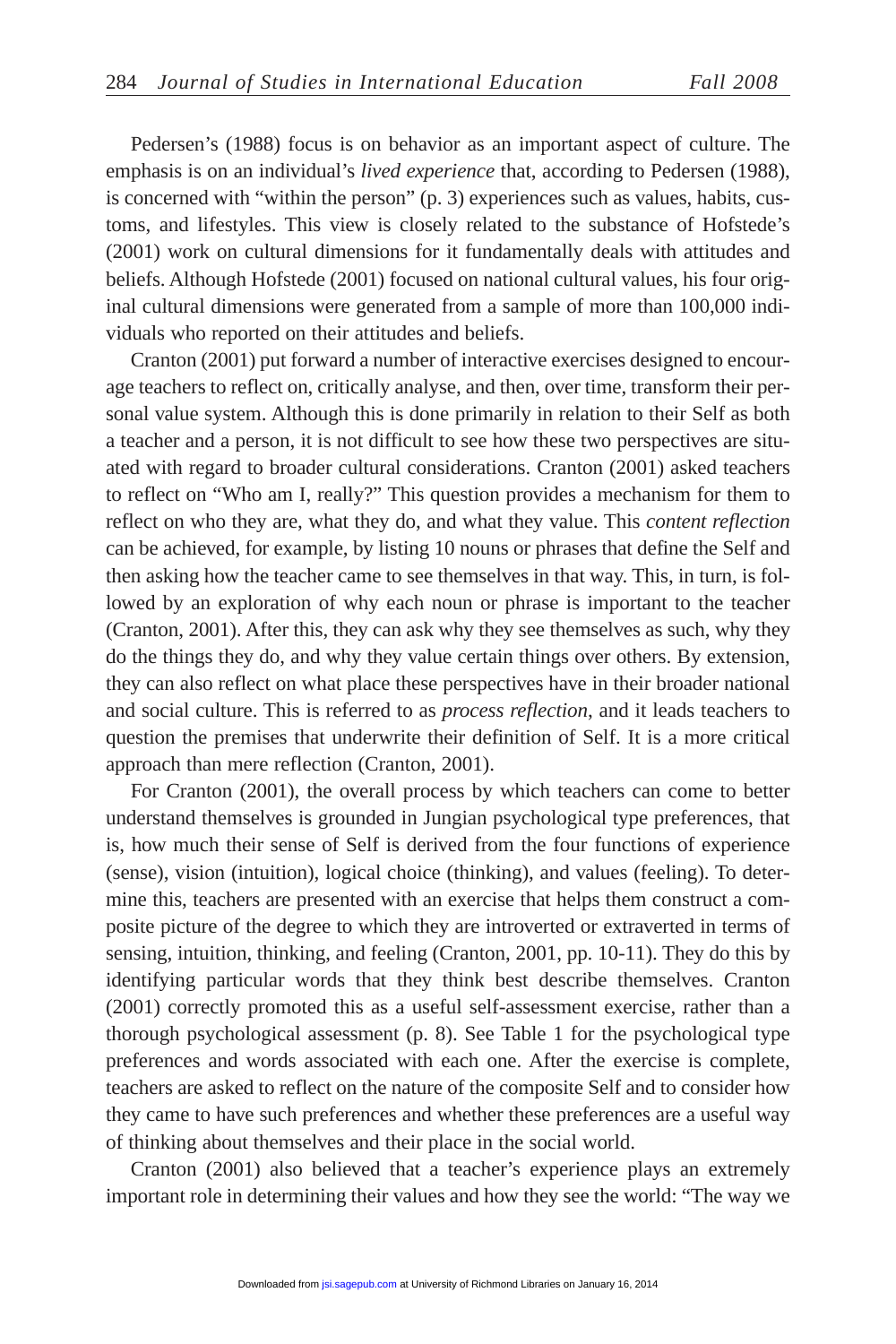| Extraverted sensing:   | Down-to-earth | Nonreflective (sic) | Sensuous       |
|------------------------|---------------|---------------------|----------------|
|                        | Practical     | Factual             | Sensible       |
|                        | Experiential  | Fashionable         | Active         |
|                        | Realistic     |                     |                |
| Extraverted intuition: | Enterprising  | Imaginative         | Easily bored   |
|                        | Unrealistic   | Inventive           | Resourceful    |
|                        | Original      | Future-oriented     | Creative       |
|                        | Visionary     |                     |                |
| Extraverted thinking:  | Analytical    | Decisive            | Organized      |
|                        | Critical      | <b>Resistant</b>    | Principled     |
|                        | Consistent    | Fair                | Idealistic     |
|                        | Autocratic    |                     |                |
| Extraverted feeling:   | Uncritical    | Sympathetic         | Susceptible    |
|                        | Agreeable     | Responsive          | Compassionate  |
|                        | Harmonious    | Adaptable           | Accepting      |
|                        | Sociable      |                     |                |
| Introverted sensing:   | Discerning    | Painstaking         | Impressionable |
|                        | Careful       | Meticulous          | Vulnerable     |
|                        | Observant     | Modest              | Precise        |
|                        | Conscientious |                     |                |
| Introverted intuition: | Enigmatic     | Mystical            | Eccentric      |
|                        | Indifferent   | Mysterious          | Quixotic       |
|                        | Prophetic     | Psychic             | Clairvoyant    |
|                        | Imaginative   |                     |                |
| Introverted thinking:  | Analytical    | Decisive            | Reflective     |
|                        | Argumentative | Thoughtful          | Unyielding     |
|                        | Consistent    | Logical             | Questioning    |
|                        | Contemplative |                     |                |
| Introverted feeling:   | Amiable       | Gentle              | Elusive        |
|                        | Compassionate | Intense             | Placating      |
|                        | Considerate   | Receptive           | Complex        |
|                        | Enigmatic     |                     |                |
|                        |               |                     |                |

**Table 1 Examples of Psychological Type Preferences**

Source: Cranton (2001, pp. 10-11).

make meaning out of experiences determines our *habitual expectations* and our *habits of mind*—our assumptions, beliefs, values, and perspectives" (p. 15, emphasis in original). Again, interactive exercises are used to contemplate major experiences and ask why they came to be significant and why they are important to the teacher at all (Cranton, 2001). With regard to values that influence behavior and other aspects of the Self, Cranton (2001) said that many are "unquestioned or sometimes not even articulated. We take them for granted, and often they have been uncritically assimilated" (p. 21). Examples of personal and professional values are presented in Table 2. Once again, Cranton (2001) offered interactive exercises as a way for teachers to make their values explic[it. After list](http://jsi.sagepub.com/)ing 10 cherished values, they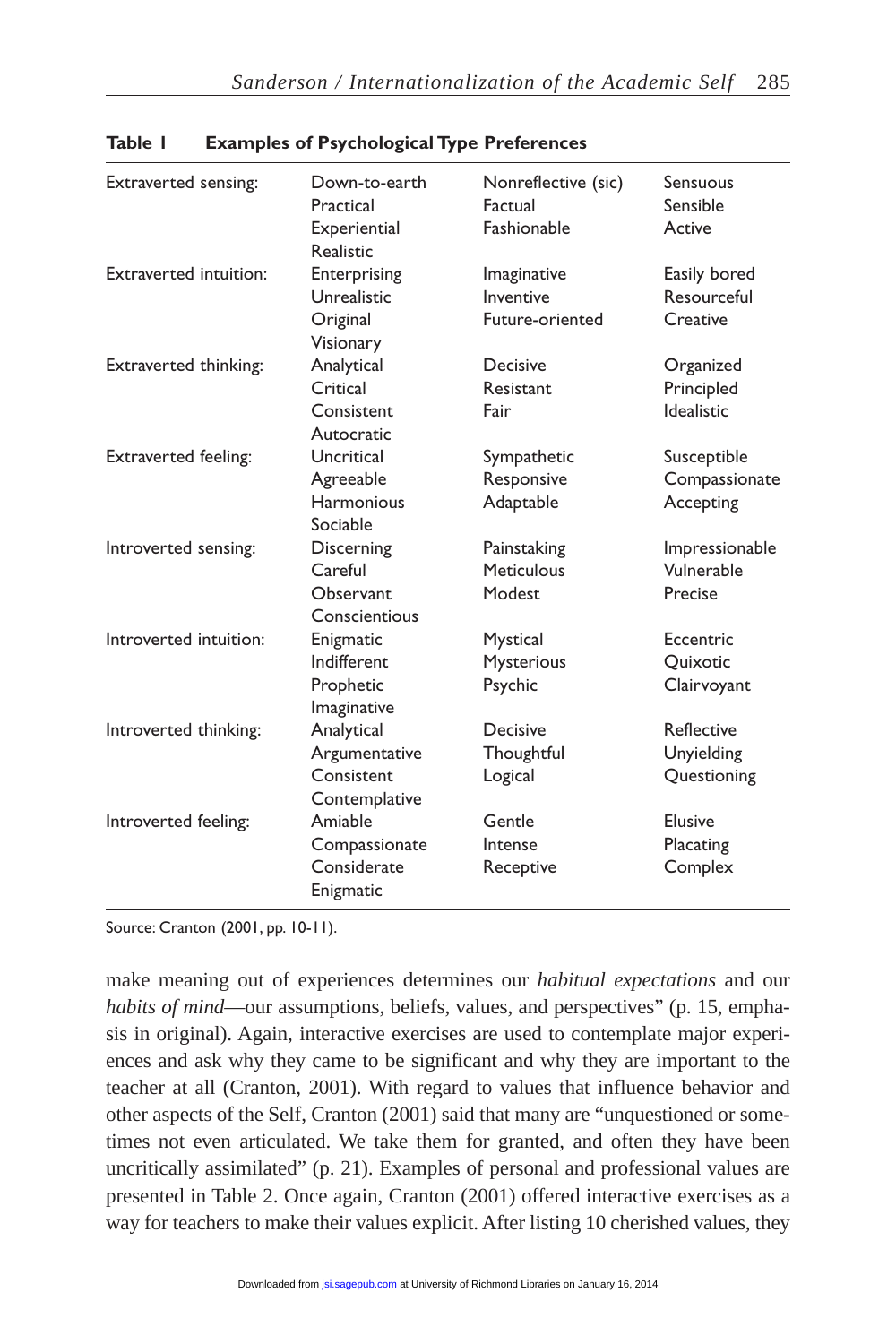| Personal values:     |                |                      |
|----------------------|----------------|----------------------|
| Knowledge            | Independence   | Love                 |
| Meaning              | Trust          | Openness             |
| Courage              | Integrity      | Comfort              |
| Adventure            | Inner peace    | Equality             |
| <b>Happiness</b>     | Pleasure       | Relationships        |
| Self-esteem          | Compassion     | Religion             |
| Honesty              | <b>Beauty</b>  | Possessions          |
| Self-actualization   | Development    | Empowerment          |
| Professional values: |                |                      |
| Security             | Autonomy       | <b>Effectiveness</b> |
| Job satisfaction     | Achievement    | Money                |
| Being with others    | <b>Success</b> | Recognition          |
| Expertise            | Responsibility | Cooperation          |
| <b>Stability</b>     | Competence     | Power                |
| Quality              | Hard work      | Loyalty              |
| Efficiency           | Authority      | Being liked          |
| Social change        | Growth         | Learning             |

#### **Table 2 Examples of Values**

Source: Cranton (2001, p. 23).

are then asked to reflect on how they came to have such values, before working through a series of questions about why each value is important. Again, although Cranton (2001) did not explicitly focus on the role of a teacher's broader national and social culture in association with these values, it is not difficult to imagine how this exercise could include such reflection.

Another important observation in Cranton's (2001) work is that the authentic teacher is a merging of the Self and the teacher. Cranton's (2001) description of "Self as teacher, teacher as Self" (p. 43) indicates a whole-of-person approach to both teaching and living. This is also true of the teacher who internationalizes their personal and professional outlooks. Cranton (2001) believed that the teacher as a person defines the teaching and learning experience. Good teaching and learning are not achieved if the teacher simply plays the role of a good teacher during work hours. In the same way, the ethos that characterizes a teacher as being internationalized cannot be switched on during teaching and switched off once teaching is finished. It is a whole-of-person transformation. This view distinguishes between what Suits (1978) called native and proprietary parts. The former is a person's real-life role, whereas the latter is playing a part. The native part conveys no misinformation about one's identity, whereas the proprietary part, although not necessarily perceived by others as conveying misinformation, entails dislocation between the Self and the part that is played. As put by Patterson (1973), "the genuine teacher is, then, not using a method or a technique as something outside himself, for his methods or techniques are an integral part of himself" [\(p. 103\). T](http://jsi.sagepub.com/)he Self as teacher, teacher as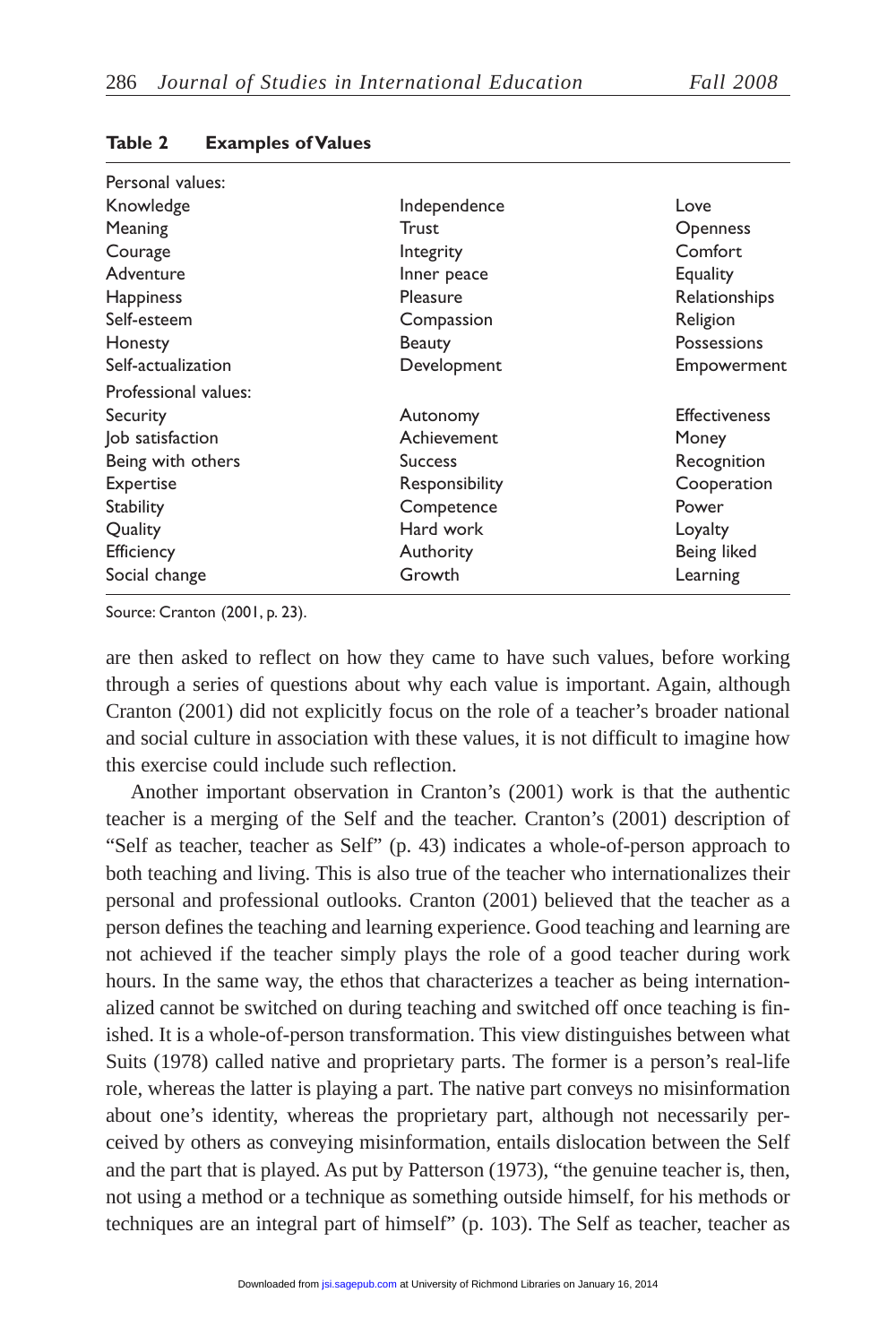Self is an expression of authenticity that allows individuals to genuinely engage with others in teaching and in life in general (Cranton, 2001).

This section of the article has concentrated on outlining the sort of reflective processes that are promoted by Cranton (2001) for teachers in higher education to have a better appreciation of who they are as individuals, why they see the world the way they do, and the role that cultural and social forces have played in helping to construct their personal identity or Self. This is important from the point of view of understanding how individuals who are self-aware and self-accepting might be able to better comprehend, accept, and work with cultural Others. Cranton's (2001) work encourages individuals to take a step back from how they view their place in the world and interrogate why it is so. This process is potentially transformative in the sense that it can provide new ways of *looking out* through *looking in.* It is the acquisition of heightened knowledge of what is *outside* by more deeply knowing what is *inside*, and is perhaps the fundamental activity that Said (1995) would promote as being critical to understanding Otherness. The various self-assessment tasks outlined by Cranton (2001) would be valuable exercises in an academic development setting that sought to assist teachers to internationalize their personal and professional outlooks. Critical reflection and self-reflection are important mechanisms by which individuals can become aware of the context in which they live and work. These processes have the potential to assist in the development of an authenticity that allows individuals to genuinely engage with others in teaching and in life in general.

#### **FROM AUTHENTICITY TO COSMOPOLITANISM**

The sections that have dealt with Cranton's (2001) idea of authenticity and teaching are not so much about detail associated with pedagogy or andragogy, but more to do with understanding the Self through an active and conscious introspection of personal values. As indicated earlier through the view of Eisenchlas and Trevaskes (2003), this process is a vital step in understanding others, particularly cultural Others. Being able to critically reflect on one's own values is fundamental to being able to dismantle the barriers that obstruct a legitimate understanding and acceptance of others. Examples from the culture-related literature that acknowledge this are worth noting.

Before we can recognize the "Other," we have to know ourselves well. (Stromquist, 2002, p. 93)

Only when we have clearly defined our own person and identity are we able to understand other identities. (Breuer, 2002, p. 15)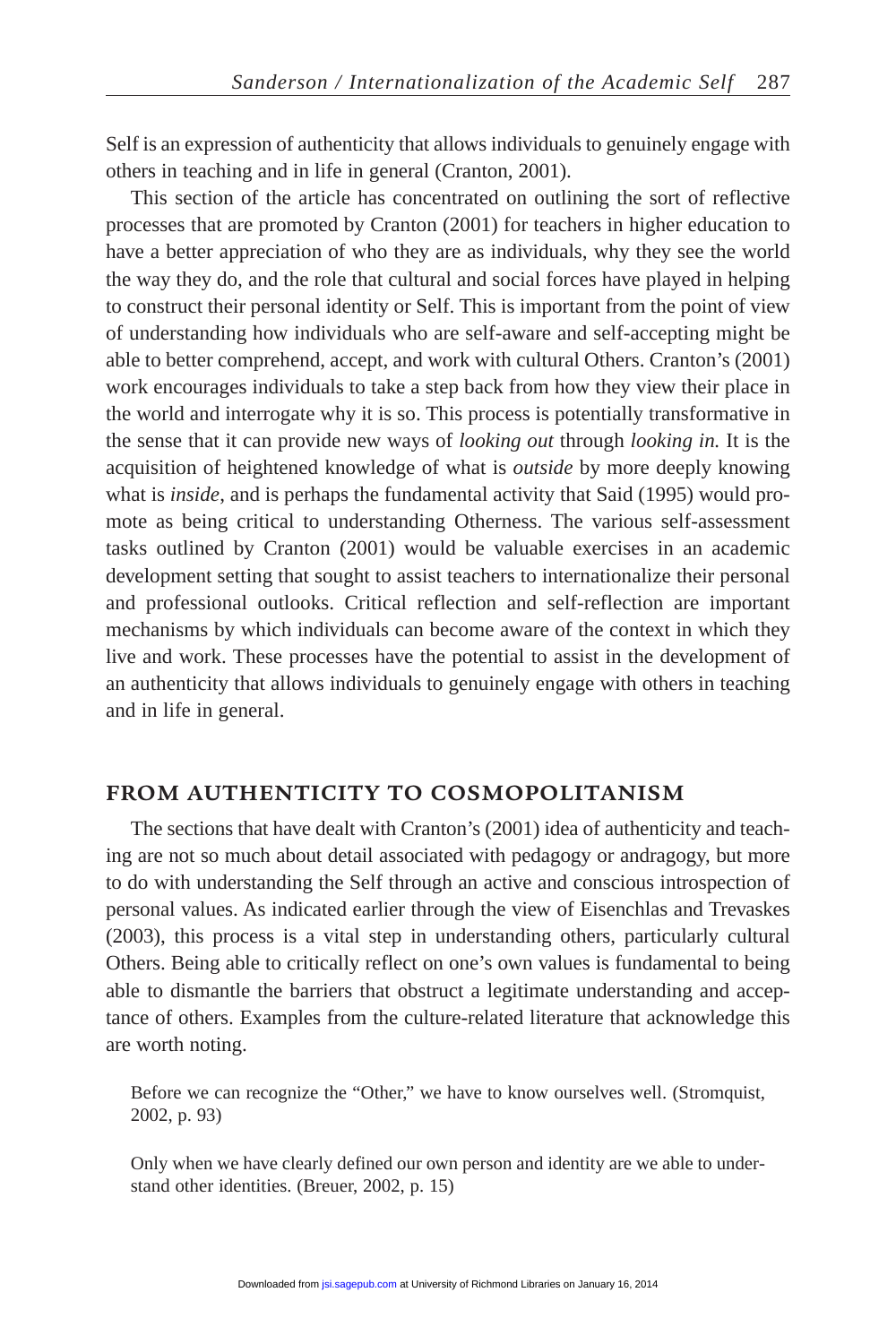Respect for the other presupposes that a person has considerable self-awareness. (Djebar, 2002, p. 229)

If one is to understand others, one must first understand oneself. (International Commission on Education for the Twenty-First Century, 1996, p. 93)

Harmony with others depends on knowing ourselves and our cultures. (Pedersen, 1988, p. 74)

The best thing we can do for our relationships with others . . . is to render our relationship to ourselves more conscious. (Hollis, as cited in Cranton, 2001, p. 74)

In order to learn about another culture, we need to learn about our own. (McLaughlin & Liddicoat, 2005, p. 6)

Although it is not the case that one has to completely understand oneself (if, indeed, this was possible) before an appreciation of the cultural Other can be gleaned, the general message from the previous passages contain a certain wisdom. Cranton's (2001) work is indeed about the Socratic challenge to *know thyself* through critical reflection and self-reflection within the framework of one's value system and that of one's national and social culture. For Bredella (2003), however, the ultimate expression of a person's self-awareness was to expand this reflective framework to include other cultures, not just their own (p. 227). In a world characterized by greater intercultural contact through global flows, the use of a larger and more inclusive framework to better understand the Self is a sensible thing, and this premise is fundamental to the interests of this article. The next step, then, is to expand Cranton's (2001) notion of the authentic teacher in higher education through the concept of cosmopolitanism. Together, both authenticity and cosmopolitanism support the idea of the internationalized teacher in higher education.

#### **COSMOPOLITANISM**

I am a citizen of the world. (Diogenes Laertius)

The remainder of this article provides an overview of the main aspects of cosmopolitanism and how it articulates with internationalization in higher education. Although Mehta's (2000) observation that cosmopolitanism "is a protean term with a complex history" (as cited in Gunesch, 2004, p. 255) is acknowledged, the object is not to become immersed in the many and varied elements of the concept but to provide a focused appreciation of the ideals of cosmopolitanism that have import for teachers in higher education. From the outset, note that cosmopolitanism is underpinned more by attitudes of openness, interconnectivity, interdependence, reciprocity,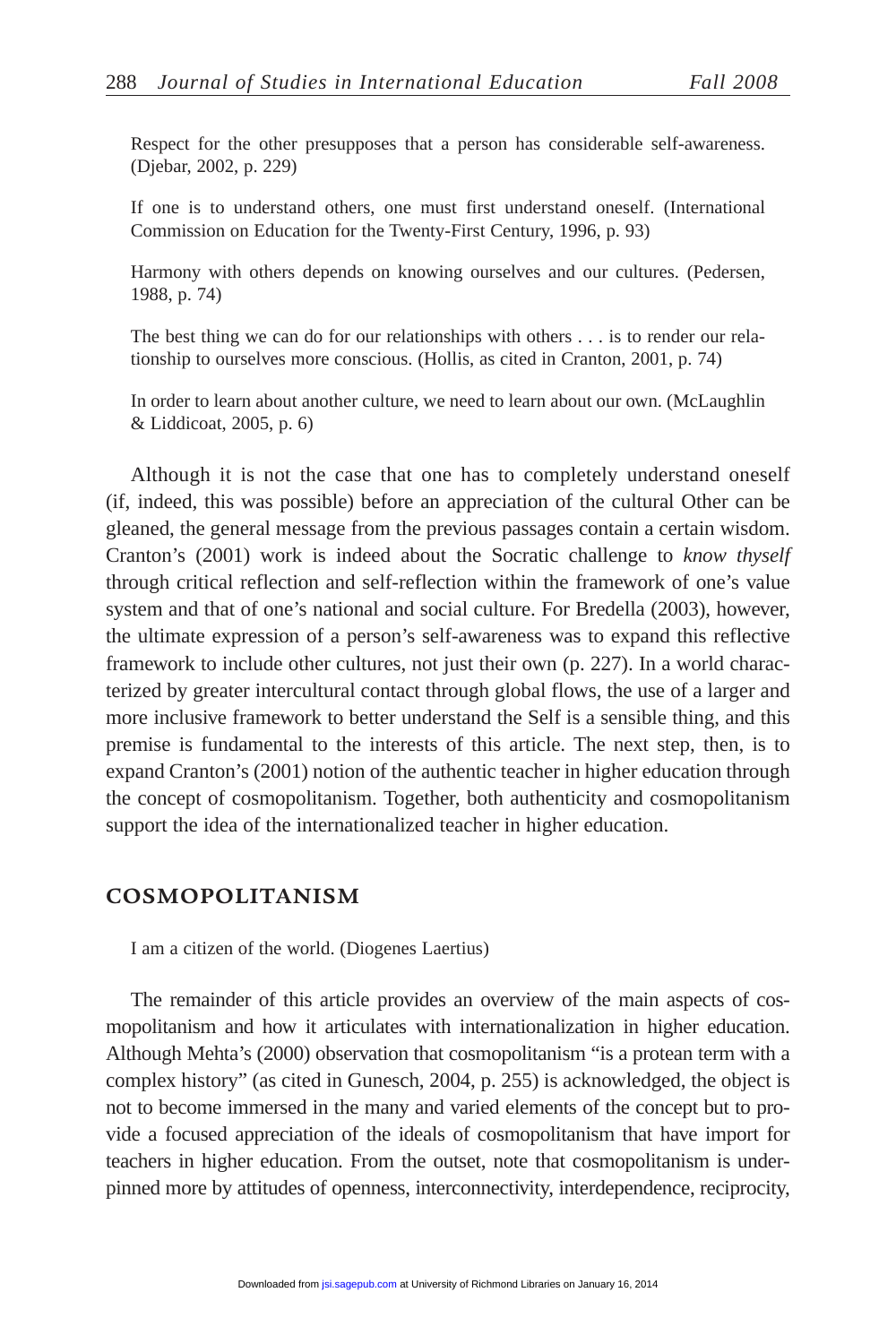and plurality than necessarily knowing a lot about other cultures. Such attitudes are a necessary condition for a cosmopolitan outlook.

#### **Introduction to Cosmopolitanism**

It is no coincidence that cosmopolitanism has recently reemerged to be viewed as a possible way forward for individuals, communities, and political governance. The unique set of global forces and flows throughout the 1990s and into the current millennium has, in one way or another, led to qualitative and quantitative increases in interconnectedness and interdependence for many countries and people around the world (Held, McGrew, Goldblatt, & Perraton, 1999). In terms of the implications of this for humanity's immediate future, Zachary (2000) argued that the degree to which cosmopolitanism is embraced will decide the fate of nations and their peoples. Giddens (2002) hoped that a cosmopolitan outlook would prevail in the 21st century to counter the potentially destructive forces of fundamentalism that threatened democracy. Indeed, Held (2003) believed that "globalisation without cosmopolitanism could fail" (p. 182). There is clearly something about cosmopolitanism that is attractive, perhaps even indispensable, particularly at a time when globalization has created "overlapping communities of fate" (Held, 2003, p. 180).

Although the cosmopolitanism debate is evident in political science (for example, see Giddens, 2002; Held, 2002, 2003; Held et al., 1999; Keane, 2003), as well as in education in terms of speculating about the role it might play in developing global citizenship (for example, see Nussbaum, n.d.; Popkewitz, 2001; Singh, 2002), the literature on the internationalization of education and cosmopolitanism as linked and complementary concepts is exceptionally barren. An extensive literature search found nothing that drew together internationalization, cosmopolitanism, and teaching in higher education. The only entries that made explicit reference to cosmopolitanism and international education were the very recent and useful offerings from Gunesch (2004) and Matthews and Sidhu (2005), which focused on the international student experience.<sup>3</sup>

On first inspection, the absence of literature in this area seems paradoxical, for the ideal of cosmopolitanism is compatible with the thing that most proponents of internationalization of higher education are passionate about, that is, a moral and ethically founded spirit of internationalism*.* One definition of internationalism is "the view that the nations of the world should co-operate politically, economically, culturally, etc and work towards greater mutual understanding" (Manser & Thomson, 1995, p. 672). The discourse of internationalization and higher education is more often than not based on a philosophy of being a grassroots, bottom-up, ethical response to top-down global forces, particularly in a bid to ameliorate the effects of neoliberal globalization and the hegemony of the West/North. The possibilities, then, for incorporating cosmopolitan ideals and ideas into the internationalization [debate in h](http://jsi.sagepub.com/)igher education appear to be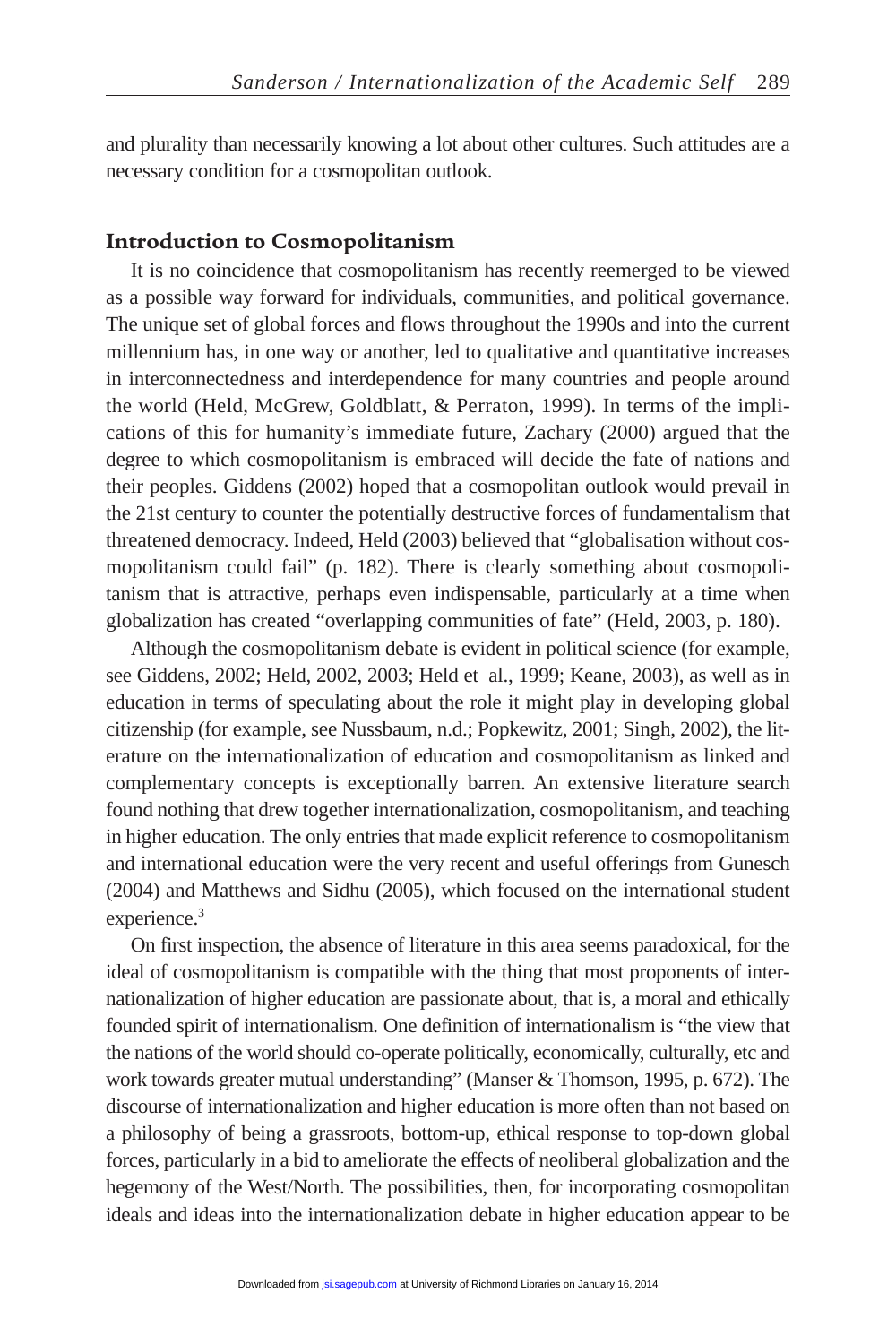substantial. To this end, the remainder of this article consolidates the relationship between internationalization and cosmopolitanism in education. The following sections introduce the concept of cosmopolitanism and outline its main features. The relationship between education and cosmopolitanism is provided, and the work of Gunesch (2004) is used to suggest a reason why internationalization and cosmopolitanism have not been linked to any extent in the literature thus far. Following this is a brief outline of some limitations of the concept of cosmopolitanism.

#### **The Concept of Cosmopolitanism**

Manser and Thomson (1995) listed a standard definition of *cosmopolitan* as "belonging to, or representative of, all parts of the world" and "free of national prejudices; international in experience or outlook" (p. 289). The term is frequently employed in general usage as an adjective that describes something or someone being worldly, well traveled, sophisticated, or urbane. For example, it can depict places. Australia's capital cities are promoted to potential tourists as cosmopolitan sites (ATS Tours, 2004). It can describe cuisine. For instance, Humphreys (2001) noted that young Singaporeans were developing "a more cosmopolitan outlook" (p. 70) with their culinary tastes, being as comfortable in a pub with a plate of spaghetti bolognaise as they are with a bowl of tom yam soup in a hawker center. With few exceptions these days, the cosmopolitan place, cuisine, experience, image, lifestyle, disposition, and person are generally portrayed as attractive and desirable states, neither restrained nor constrained by being simply local.

There are also some sporadic references to the term "cosmopolitan" in the higher education literature. Lewis and Altbach (2000) used it to describe the opposite of staff whose outlook was exclusively local. Hudson and Morris (2003) believed that it was important to ensure that internationalization efforts at Australian universities did not foster a thinly veneered "facile cosmopolitanism" (p. 73). Singh (2002) expressed the hope that Australian higher education curricula that were more oriented toward global perspectives might result in a "cosmopolitan multiculture" (p. 5) that could make and remake identities. Singh (2005) also referred to the "cosmopolitan outlook" (p. 23) of a new student identity as a result of being a "transnational worker, global/local citizen and worldly learner" (p. 23). Kalantzis and Cope (2000) spoke of the "benefits of an open, tolerant and cosmopolitan university experience" (p. 31). Appadurai (as cited in Marginson & Mollis, 1999/2000) referred to peoples' identities as being "ever-more multiple, hybrid, cosmopolitan and changeable" (p. 56). Teichler (1998) commented that nations often viewed higher education as a way to strengthen themselves in the face of international competition, "rather than to become genuinely cosmopolitan." There are also implicit expressions of a cosmopolitan outlook in the literature, as evidenced in Power's (2000) consideration of global trends in education.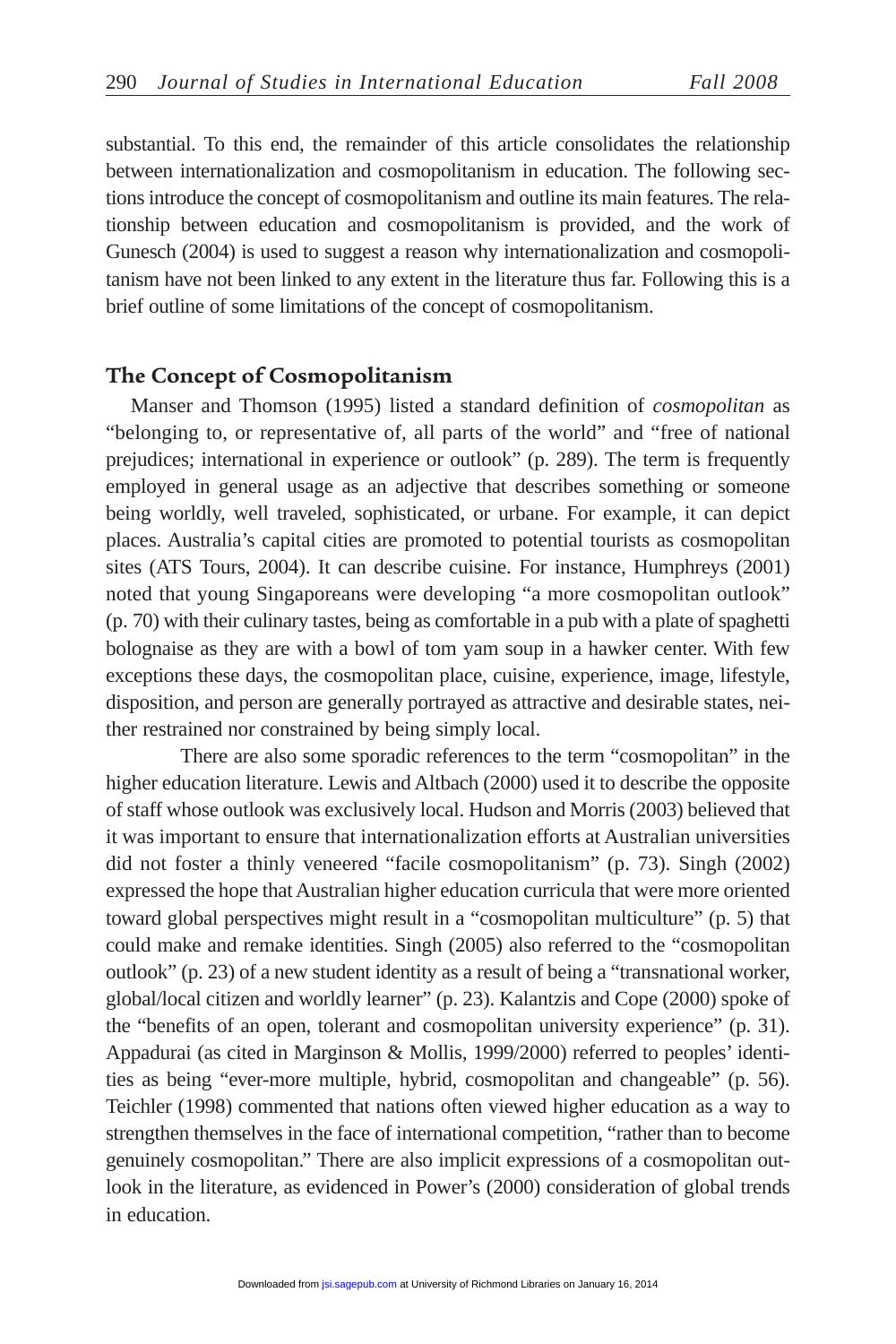Global processes will not only make our societies increasingly multicultural and ever more intercultural as the interactions among cultural groups intensify, but also they will force shifts in our educational and development priorities as we assume multiple cultural identities. (p. 152)

Although examples such as those provided above convey a sense of what cosmopolitan means in contemporary (particularly Western) life, the interests of this article actually lie in the concept of cosmopolitanism, which Manser and Thomson (1995) defined as the "*belief* in a cosmopolitan outlook" (p. 289, emphasis added). A distinction, therefore, is made between the fleeting, superficial, popular, and spontaneous use of cosmopolitan and a deeper appreciation of, and subscription to, cosmopolitanism as a way of life and an integral part of a teacher's personal and professional values.

Kleingeld and Brown (2002) stated that "the nebulous core shared by all cosmopolitan views is the idea that all human beings, regardless of their political affiliation, do (or at least can) belong to a single community, and that this community should be cultivated" (para 1). The outcome of such thinking would be a widespread manifestation of what Gunesch (2004) noted to be a catch cry in the current literature on the subject, that is, "feeling at home in the world" (p. 256); crudely put, to be able to live anywhere and get on with anyone. More specifically, a cosmopolitan outlook was usefully described by Tomlinson (as cited in Matthews & Sidhu, 2005) as "an intellectual and aesthetic sense of openness towards people, places and experiences from different cultures, especially those from different nations" (p. 53). This is a key theme in this article and it raises an interesting question about the cosmopolitan individual and their allegiance to the local-cum-national level on one hand and the regional-cum-global level on the other. Does cosmopolitanism necessarily require the abandonment of local and national affiliations in favor of a borderless, globe-trotting existence even if only through a sympathetic and vicarious appreciation of what lies beyond one's locality and nation?

In response to the question above, this article subscribes to a particular view that relies on both the local and the global as constituting the logic of the concept of cosmopolitanism. It is not a case of being one or the other. To explain the hybrid nature of this sort of cosmopolitanism, this article draws on Saul's (2005) statement that "many people may want to have an international side to their *lives*, but they want to live in their communities" (p. 272, emphasis in original). Essentially, this describes the position of *rooted* cosmopolitanism as an arrangement that requires both the local and everything beyond the local to constitute its meaning. The alternative would be to abandon the local in favor of universal moral cosmopolitanism (a hyperglobalist worldview). This, for many, is both illogical and undesirable for it commits a person to being universal and nothing less. Hofstede and Hofstede (2005) said that people should not become "all alike" (p. 365) but i[nstead "at l](http://jsi.sagepub.com/)east aspire to becoming more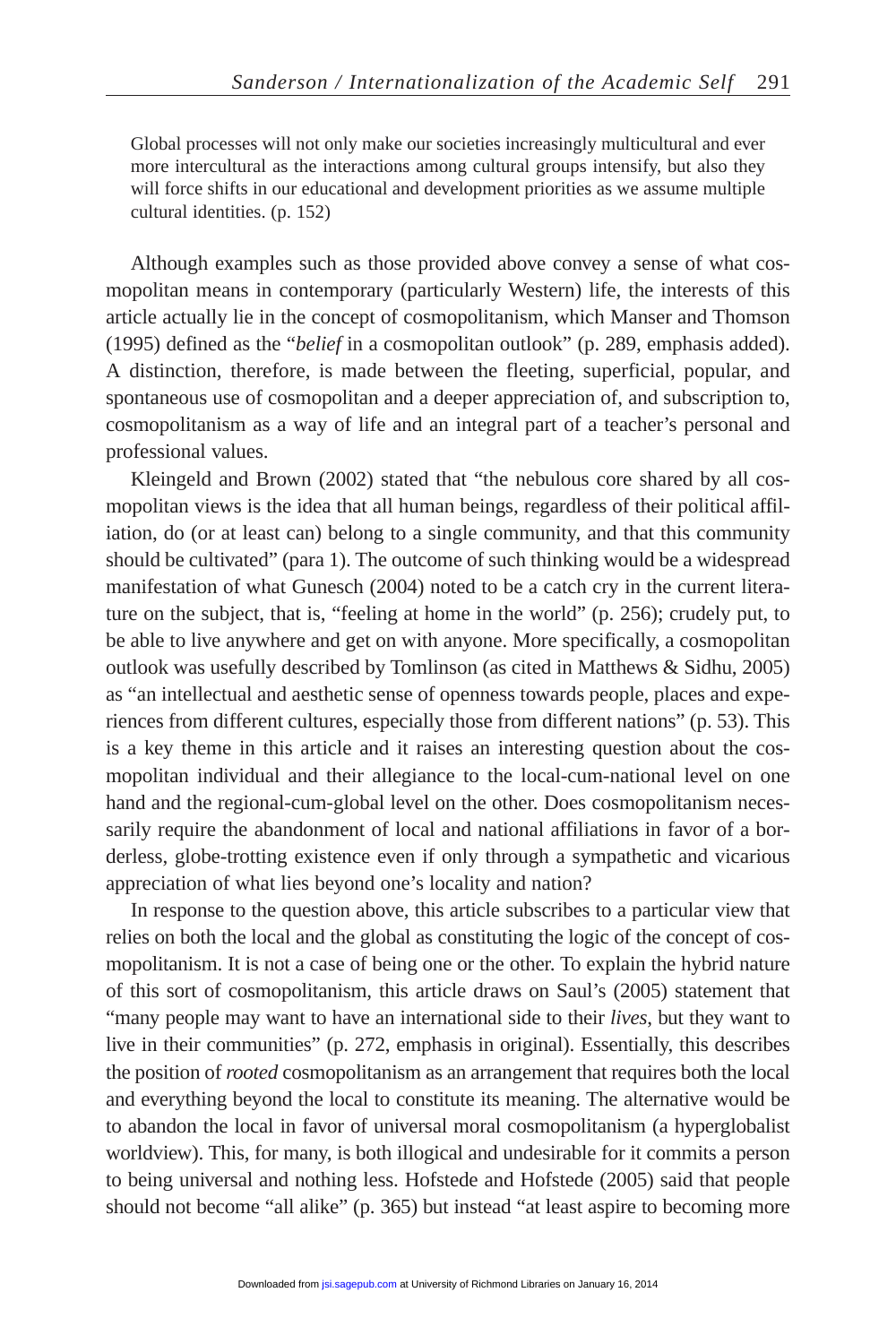cosmopolitan in our thinking" (p. 365). The following observation from Marginson and Mollis (1999/2000) serves as a warning for those who would subscribe to the hyperglobalist position: "It is important not to fall into a universalistic 'globalisation' which loses locality, contingency and cultural context amid a supposedly transcendent 'world-culture' subject to continuous reinvention" (p. 56).

Gunesch (2004) drew on the work of Hannerz, Friedman, and Pollock to emphasize the point that for cosmopolitanism to thrive, localities, too, have to prosper rather than disappear. The logic of cosmopolitanism relies on at least two local cultures. No local, no cosmopolitan! Sylvester (2005), while tracing the history of international education, cited Gutek as speculating on a form of cosmopolitanism that embraces both national and global identities (p. 142). Such a position was also expressed by Zachary (2000) who eschewed universal moral cosmopolitanism in favor of "the global me: local people who are neither limited to their particularities nor doomed to an empty we-are-the-world universalism" (p. xv). In his view, rooted cosmopolitanism reconciles two seemingly opposites; roots and wings (p. xvii). A person's roots are found in their heritage, whereas their wings enable them to relate to life beyond their locality. Gunesch (2004) also noted that although this way of considering cosmopolitanism was "Black-and-White" (p. 257) through focusing largely on opposite poles of a local-global continuum, other entries in the literature recognized that the journey from neophyte to seasoned cosmopolite meant transiting the places and spaces along the continuum that were more "shades of grey" (p. 257). For Gunesch (2004), who believed that cosmopolitanism straddles the local and the global, this introduced a sense of dynamism to the development of cultural identity. This is a useful way to appreciate a teacher's cosmopolitan development.

#### **Cosmopolitanism and Education**

The contemporary worldwide setting sees humanity experiencing the Dickensian notion of the best and the worst of times. The International Commission on Education for the Twenty-First Century (1996) said that the transition into the new millennium evoked "both anguish and hope" (p. 14), given that the 20th century had been as much "one of sound and fury as of economic and social progress" (p. 14). The present milieu is unique in terms of the Earth's expanding human population, the level of degradation of the world's ecosystems, the impact of technology on communications and modes of transport, and the inequities associated with resource consumption and ownership of wealth. The next 100 years is literally a make or break time for humankind and much of the Earth's ecosystem (O'Sullivan, 1999; Slade, 2002; Suzuki, 1998; Suzuki & Dressel, 2004). The International Commission on Education for the Twenty-First Century (1996) emphasized that "it is no exaggeration . . . to say that the survival of humanity" (p. 18) depends on our ability to confront and overcome the following seven tensions: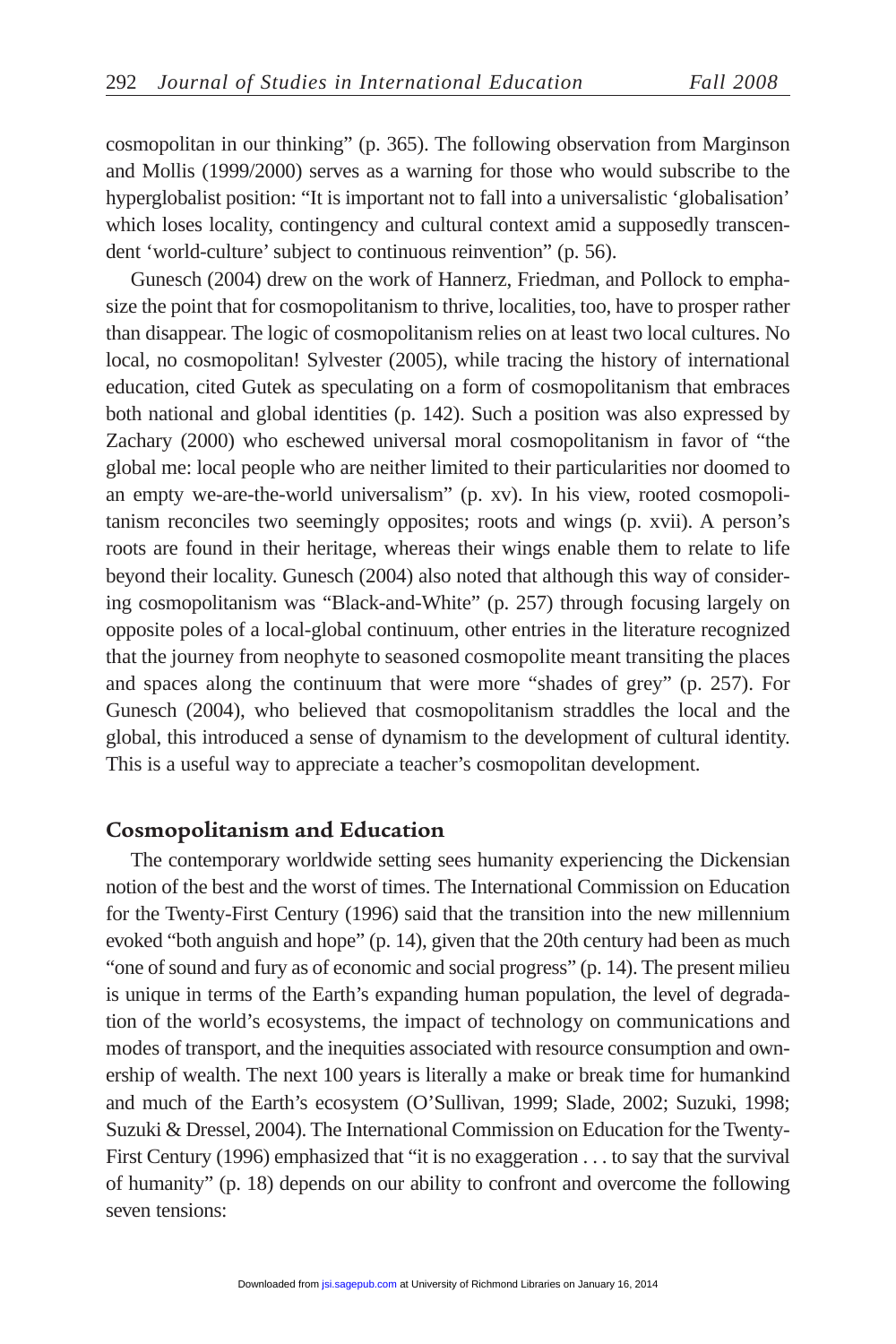- the tension between the global and the local,
- the tension between the universal and the individual,
- the tension between tradition and modernity.
- the tension between long-term and short-term considerations,
- the tension between the spiritual and the material,
- the tension between the need for competition and the concern for equality of opportunity, and
- the tension between the extraordinary expansion of knowledge and peoples' capacity to assimilate it. (pp. 17-18)

Although the International Commission on Education for the Twenty-First Century (1996) did not wish to promote education as a miracle cure or magic formula that might solve all of these challenges, the fundamental purpose of the United Nations Educational, Scientific, and Cultural Organization (UNESCO) document was to better deal with the outcomes of globalization through education (Slade, 1998). To this end, four pillars were advanced that were promoted as the foundations of education:

- Learning to live together (being able to understand cultural Others),
- Learning to know (having sufficient general and specific knowledge),
- Learning to do (having skills for the contemporary workplace), and
- Learning to be (being independent and taking responsibility).<sup>4</sup> (International Commission on Education for the Twenty-First Century, 1996, pp. 22-24)

The International Commission on Education for the Twenty-First Century (1996) held that the first pillar, learning to live together, is the most critical of the four because of current global flows of economy, technology, travel, migration, and culture making the world a smaller place. As a result of growing enmeshment and interconnectivity, there is a need for all individuals, communities, cultures, and countries to understand, accept, embrace, tolerate, respect, and work with cultural diversity. The interests of this article lie first and foremost in the implications this has for individuals (in this case, teachers) as fundamental constituents of institutions, localities, communities, nations, and broadly, a shared humanity. To this end, Rizvi and Walsh (1998) noted that "a more comprehensive awareness of difference and its implications for personal and social development has come to be seen as a profound feature of contemporary life" (p. 8). Kalantzis and Cope (2000) believed that all students, for example, needed to become "comfortable with cultural diversity" (p. 31). Luke (2004) argued that teachers need to reinvent themselves as cosmopolitans not only in response current global forces but also because of the impact of neoliberal, market-driven forces on their profession and education in general.

The ethical and moral demands on education, as well as the changed conditions of human capital production . . . are requiring broader critical engagements with globalization, with cross- and trans-cultural kno[wledges, and](http://jsi.sagepub.com/) with the complex synergies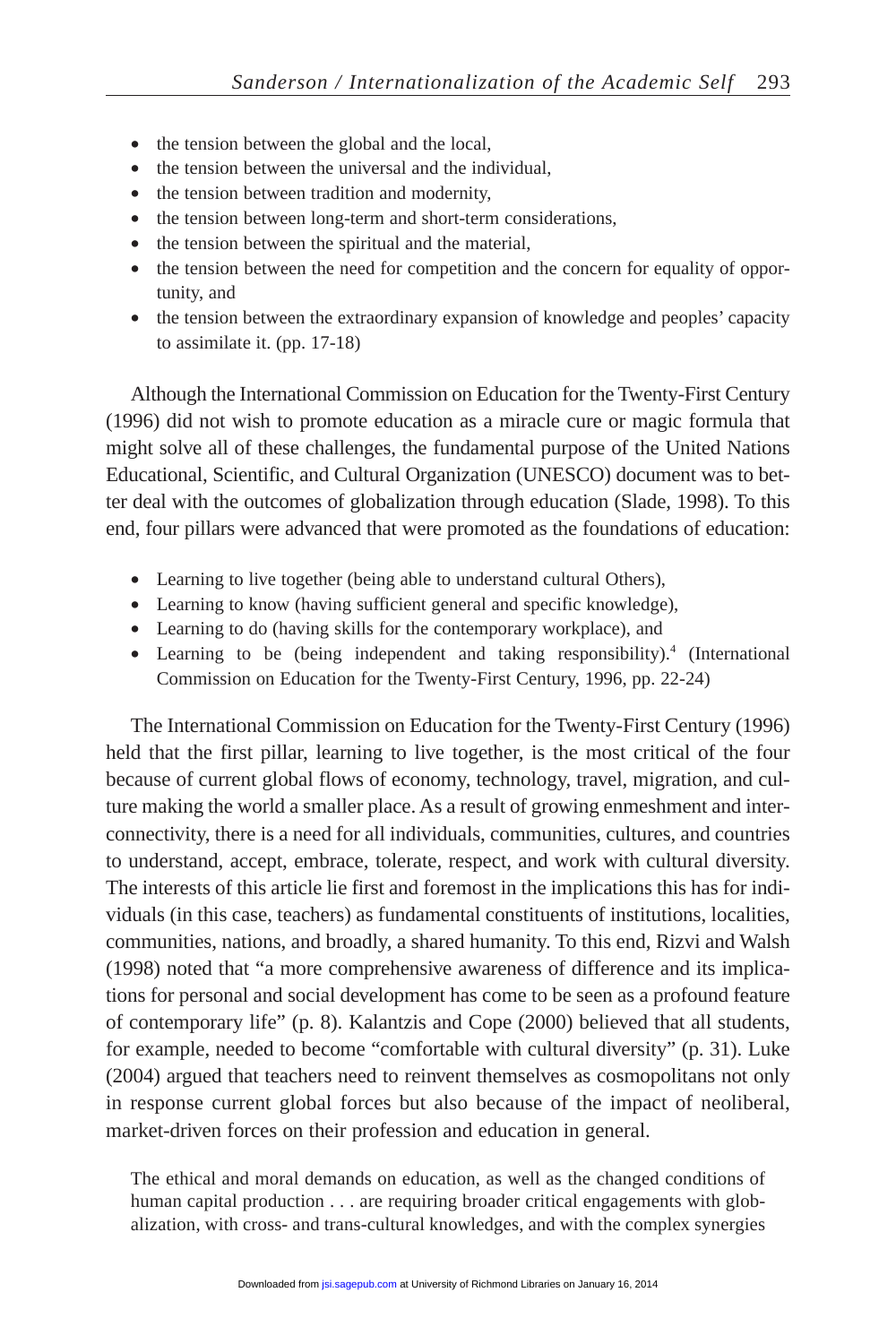between geo-political, economic local events and knowledges. Simply, while new economic and geopolitical conditions are requiring a new teacher with critical capacities for dealing with the transnational and the global, current policies have turned the teacher into a generic consumer of multinational products with a narrowly local, regional and national epistemic standpoint. What is needed is nothing short of the reenvisioning of a transcultural and cosmopolitan teacher: a teacher with the capacity to shunt between the local and the global, to explicate and engage with the broad flows of knowledge and information, technologies and populations, artefacts and practices that characterize the present historical moment. (pp. 1438-1439)

Luke's (2004) comment above is a succinct expression of cosmopolitanism, just as Goeudevert's (2002) claim that "encounters with the unfamiliar, concrete experiences of difference, incongruities and inequalities will continue to increase, not despite, but because of globalisation" (p. 45) is a rationale for developing such personal and professional outlooks. The challenge of the current era is "how to live with alterity—daily and permanently" (Bauman, as cited in Marginson, 1999/2000, p. 5). Zachary (2000) believed that individuals and organizations that choose to ignore this will be a "lonely lot" (p. 278) who will "grow lonelier still" (p. 278). The message from these writers is that to stand fast on fundamentalist or localized or nationalistic grounds is to risk becoming an anachronism. To fail to move forward is to continue play with the same old deck of social cards of isolationalism, prejudice, bias, and bigotry that are antithetical to notions of openness, interconnectivity, interdependence, reciprocity, and plurality; the very tenets of cosmopolitanism. To this end, education has been called upon to play an important role in preparing people for a life that will be affected by Otherness more than ever before (International Commission on Education for the Twenty-First Century, 1996). This is also expressed in the observation by Matthews (2003) that a primary aim of education in the 21st century should be to promote "understanding and acceptance of difference" (p. 18).

The call for people to embrace a cosmopolitan ethic is couched in the literature as a need to develop "intercultural knowledge, awareness, and skills" (Eisenchlas & Trevaskes, 2003, p. 87). Not surprisingly these are the same areas that are generally found in curricula associated with cross-cultural training and multicultural education (Brislin & Horvath, 1997), intercultural communication and cooperation (Hofstede, 2001), and multicultural awareness (Pedersen, 1988).<sup>5</sup> The emphasis is on the need for people to be exposed to, and competent in, this emerging and important area. It is interesting to note, however, that the call for students and teachers to embrace intercultural perspectives, or a cosmopolitan ethic, is Janusfaced. On one hand, there is the largely instrumental view that being able to understand and work with other cultures is a prerequisite for success in the global market economy. On the other hand, there is a br[oadly hum](http://jsi.sagepub.com/)anistic view that is based on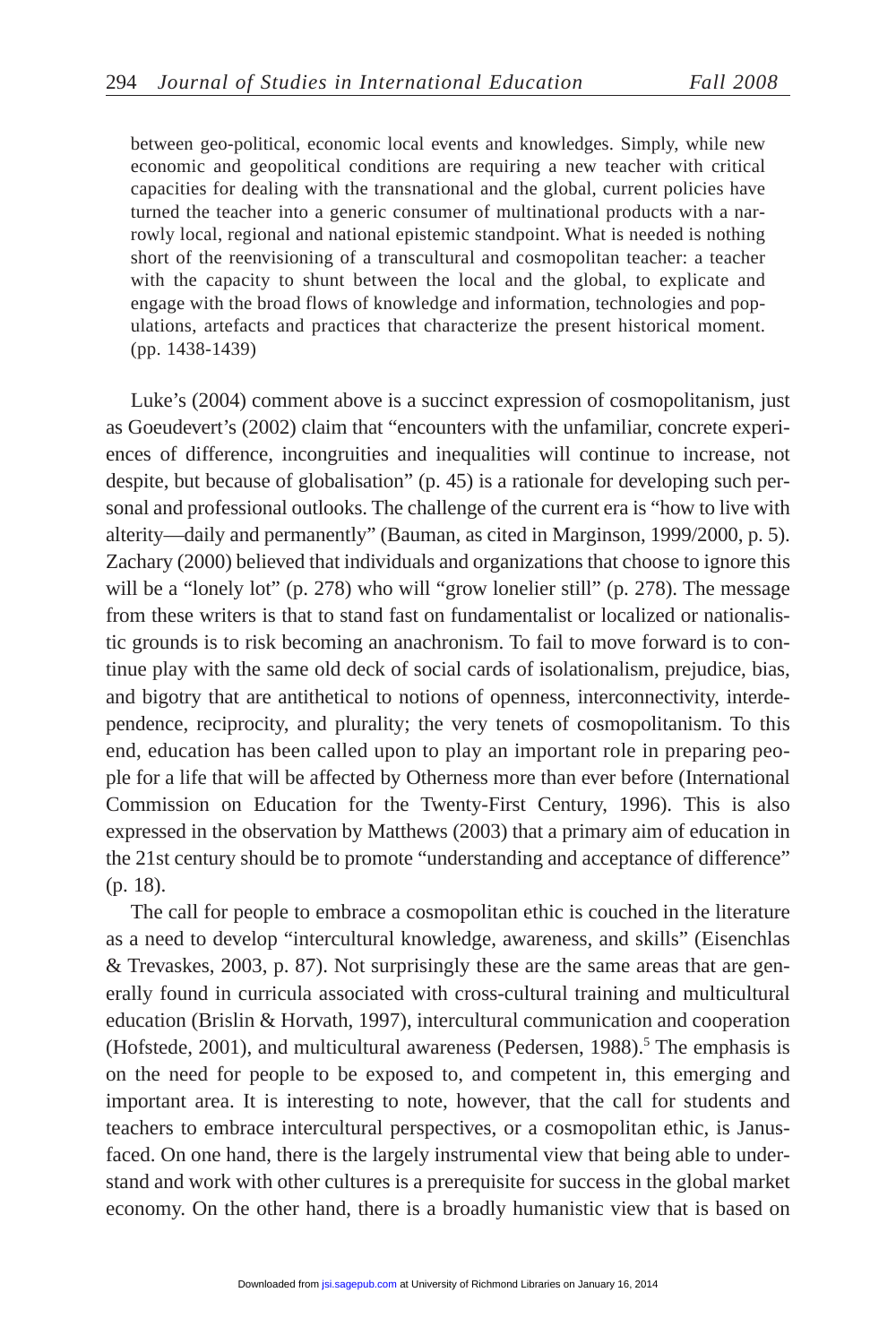shared understanding, acceptance, mutual respect, and world peace. The two are not necessarily incompatible.

Although the focus in the contemporary literature is mainly on curricula that assist students to be proficient in what Eisenchlas and Trevaskes (2003) termed "interculturality" (p. 87) to satisfy both instrumental and humanistic ends, it presupposes that teachers are equipped, both personally and professionally, to bring about such educational outcomes. Although this is a big presupposition given that very little investigation has been done on the competency of teachers in this area, at least it allows for the possibility that teachers (and students) who embrace cosmopolitanism as a way of life will be the sort of agents who can help create what the International Commission on Education for the Twenty-First Century (1996) called the "necessary Utopia" (p. 22) in which, above all else, people will have learned to "live together" (p. 22). Surely this has to be one of the hallmarks of cosmopolitanism, and it is succinctly captured in the following statement by Held et al. (1999):

In the millennium ahead each citizen of a state will have to learn to become a "cosmopolitan citizen" . . . a person capable of mediating between national traditions, communities of fate and alternative forms of life. Citizenship in a democratic polity of the future . . . is likely to involve a growing mediating role . . . which encompasses dialogue with the traditions and discourses of others with the aim of expanding the horizons of one's own framework of meaning, and increasing the scope of mutual understanding. (p. 449)

To conclude this section, it is useful to report briefly on the offerings from Gunesch (2004) and Matthews and Sidhu (2005) whose work represents the first forays into considerations of cosmopolitanism, the individual, and international education in the literature. Both interpreted international education in the narrow sense of the international student experience. Gunesch (2004) researched a small sample of 11 multilingual international students and identified three types of cosmopolitanism that he termed *advanced tourist*, *transitional cosmopolitan*, and *interactive cosmopolitan*. Perhaps the most important aspect of Gunesch's (2004) work from the point of view of this article is the view that outcomes for individuals engaged in international education should be "rooted in the concept of cosmopolitanism, rather than internationalism" (p. 253), for the latter term is more aligned with outcomes at the organizational level. Here, then, is a possible explanation for why cosmopolitanism has not surfaced to any degree as yet in the literature on internationalization and higher education. The focus on the organizational level thus far has meant that internationalization has been institutionalized but has yet to be individualized. The extent to which there is an absence in the internationalization literature of cosmopolitan themes may well be the extent to which there has been little attention paid to internationalization at the level of the individual actor, that is, the Self. This article, along with the work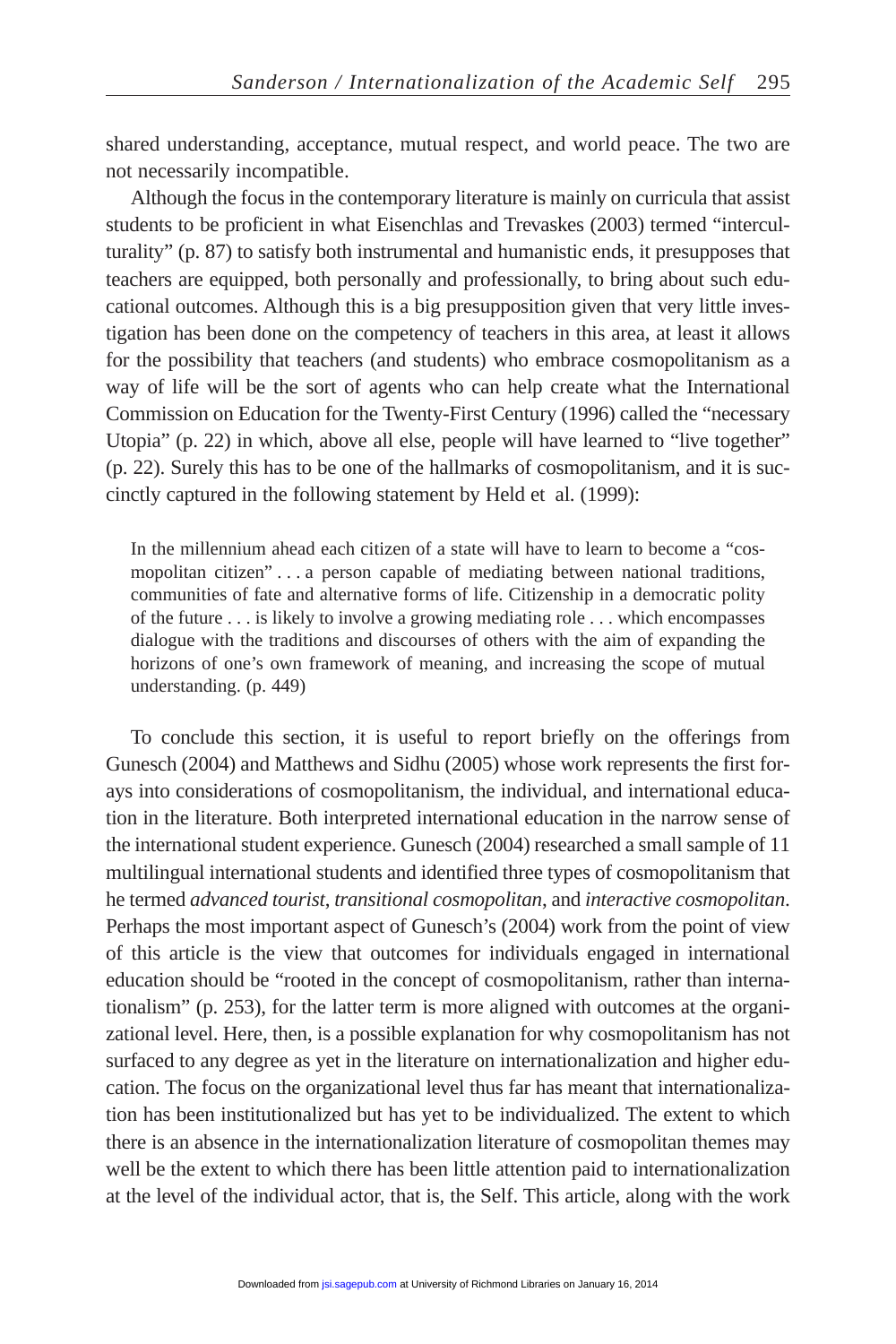of Gunesch (2004) and Matthews and Sidhu (2005) could reflect the likelihood that higher education may be entering a more mature phase of internationalization.

Although the contribution from Gunesch (2004) is extremely useful, it should be noted that although internationalism is indeed an undercurrent in the internationalization of higher education, so are more instrumental ends associated with neoliberal and hegemonic imperatives. Coincidentally, this very thing was noted by Matthews and Sidhu (2005), who conducted research into the international student experience in Australian state schools through the lens of cosmopolitanism:

The tendency for education institutions such as schools to privilege narrowly instrumental cultural capital perpetuates and sustains normative, national, cultural and ethnic identities. In the absence of concerted efforts on the part of educational institutions to sponsor new forms of global subjectivity, flows and exchanges like those that constitute international education are more likely to produce a neo-liberal variant of global subjectivity. (p. 49)

Matthews and Sidhu (2005) identified with the sort of cosmopolitanism to which this article is aligned, that is, a rooted (although they call it *grounded*) cosmopolitanism that used Turner's concept of cosmopolitan virtue that expresses a prior commitment to a place, coupled with reflexive distance from that place (as cited in Matthews & Sidhu, 2005, p. 54). Moreover, it was important to Matthews and Sidhu (2005) that cosmopolitanism be primarily based on ethical and moral considerations (p. 55). Their exploratory study was termed a *desperate search* for a cosmopolitan subjectivity in an international education environment, which they believed to be motivated and dominated primarily by economic considerations (Matthews & Sidhu, 2005, p. 51). Furthermore, their research suggested that "international students do not experience Australian schools as sites for sponsoring new forms of global subjectivity and imagination" (p. 62). This is an important, although perhaps unsurprising, finding. It demonstrates the continuing agency of the nation-state and its various cultural and nationalist agendas in determining education-related outcomes. This is despite global forces eroding some aspects of the sovereignty of nation-states.

#### **Critical Observations of the Concept of Cosmopolitanism**

Although the link between internationalization and cosmopolitanism heralds an exciting development, there are some critical observations of cosmopolitanism that also need to be considered. This section introduces four such observations with some being expressed as limitations of, or challenges inherent to, the concept of cosmopolitanism. The first observation is articulated through Gunesch's (2004) suggestion that cosmopolitanism is a personal and individual choice (p. 267). It is reminiscent of the joke that asks "How many psychologists does it take to change a light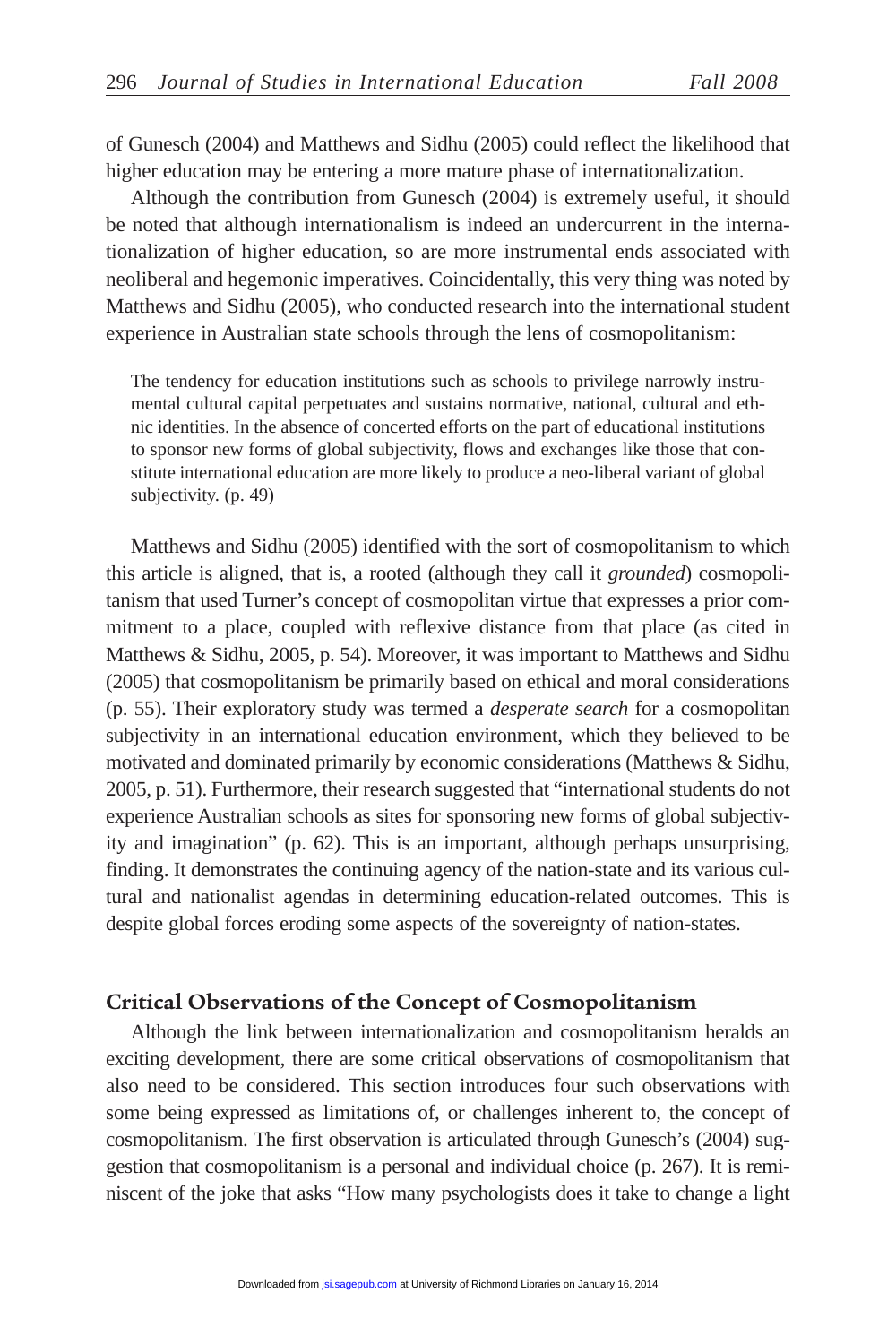bulb?" The answer, of course, is "One, but the light bulb has to *want to* change." Selfchange can be driven by external forces, but the measure of success will be determined by the extent to which individuals commit to personal and professional development. This reliance on an individual's disposition toward developing a cosmopolitan ideal is clearly a limiting factor. Furthermore, it does not appear that university curricula ostensibly promote personal and professional development in the intercultural sphere under the banner of cosmopolitanism per se (Gunesch, 2004, p. 254). This is likely also to be the case for academic development and staff training activities in this area. Academic development workshops that educate staff about teaching international students, for example, are more likely to be "hints and tips" sessions focused on knowledge and skills rather than about attitudinal change on the teacher's behalf with respect to fostering a spirit of cosmopolitanism. In sum, these points bring forth both the fragility of cosmopolitanism and also the challenge inherent in its promotion and uptake.

As much as a deep cosmopolitan outlook may be promoted as a "salvation theme" (Popkewitz, 2001, p. 122) necessary to meet the needs of current times, the degree to which it could become a widespread feature is constrained by it being a personal choice and, to this point in time, an insignificant focus in educational curricula. This point is well made by Kleingeld and Brown (2002) who maintained that "what all individuals share is a fundamental striving for self-preservation, and the universality of this striving does not amount to a fundamental bond that unites (or should unite) all humans in a universal community" (1.2 Early Modern and Enlightenment Cosmopolitanism, para. 2).

The second observation made in this section is related to the first. It is based on Slade's (2002) reminder that the kind of philosophical self-awareness and critical self-reflection required for such introspective engagement with Otherness (such as through cosmopolitanism) is neither a feature of contemporary life in Australia nor the current focus of education at any level. The rhetoric may be that of openness, pluralism, tolerance, flexibility, and transparency, but the challenge is to see how this is reflected in social and educational practice. The implication of this observation is that the capacity of Australian teachers to embrace a cosmopolitan ethic might be influenced to some degree by Australia's modern history.

Australia has an enigmatic history when it comes to dealing with difference as embodied in ideas associated with the cultural Other, especially in relation to the "complex fears [Australians have] of their Asian neighbours" (Pilger, 2002, p. 21). Colonization of the continent by the English in the late 1700s established an outpost of the British Empire at the edge of the Asian landmass and this has, according to Keating (2000), "shaped our sense of threat and opportunity ever since" (p. 1). Unfortunately, the Anglo-Celtic Australian difficulties with Asianness are intertwined with a history of difficulty with cultural difference in general. From the White Australia policy to the (continuing) decima[tion and su](http://jsi.sagepub.com/)bjugation of the Indigenous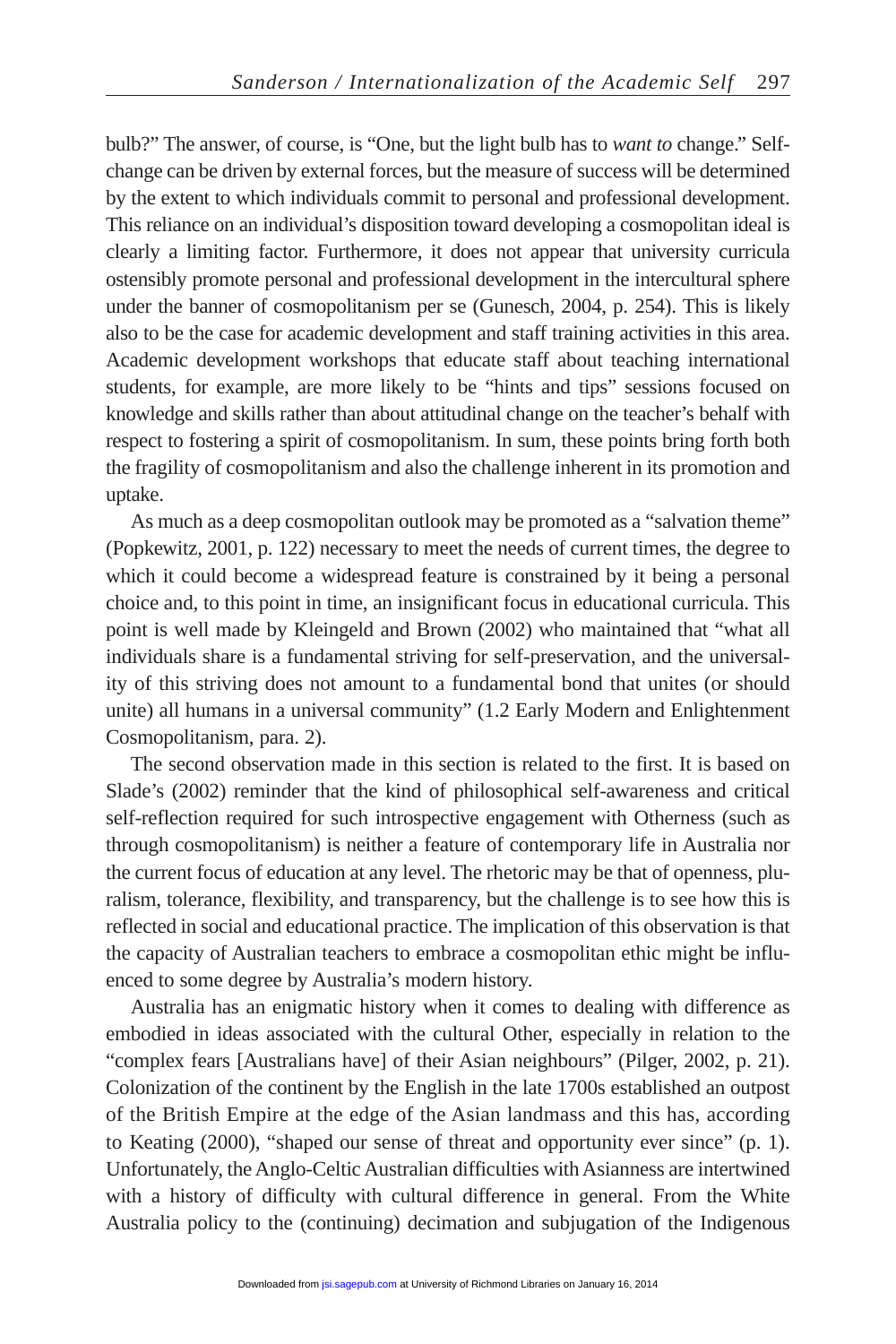population; from prejudices inherent to the post–World War II European immigration program to Hansonism and the One Nation Party; from the ramifications of recent events such as illegal migration to major attacks on Australians and Australian interests in Indonesia in 2002, 2004, and 2005; Australia's success in dealing with cultural diversity can be described as having shaky foundations. This is so even despite Sharp's (1996) claim that Australia is "a country which has had the foresight to welcome the strangers knocking at her door, and the courage to embark on an experiment with multiculturalism" (p. 3). As suggested by Goeudevert (2002),

If we brush aside the buzzwords, we discover that most of us live "in one spot," that we have remained what Schlegel once described as nothing but—more or less—rational oysters. Immobile and inward-looking, rigid, tight-lipped, and tormented by fears of loss, we hide our "pearls" away without realizing that the value of these riches can only truly be appreciated through the eyes of others and in dialogue with them. (p. 44)

It has to be the case that the history that has shaped Australian society in terms of national attitudes and values will have great bearing on the worldview of many of the nation's individuals. It follows, then, that the way in which cosmopolitanism is regarded, particularly with reference to openness and acceptance of cultural difference, is actually somewhat at the mercy of historical circumstance (and in this regard, Australia is not alone).

The third observation is related to the first and the second observations in this section, and it is simply that any effort to imbue an ethic of cosmopolitanism into individuals and social institutions is a significant challenge. As posited by Luke (2004),

to rebuild teaching as a cosmopolitan form of work requires a major rethinking of teacher education. It would entail an exploration and articulation of the ethical and moral dimensions of teaching as work in relation to globalized flows and economics. (p. 1439)

The challenge is to instigate this sort of change in a Western university setting that, according to Smith and Webster (1997) is "narrowly instrumental, one can say passive" (p. 4). To effect such change would have to be seen as a challenging, long-term undertaking.

The fourth observation is about the conditions that would have to be satisfied for a person (or an organization) to be described as having a cosmopolitan outlook. In the current milieu, people, objects, images, and ideas are being transported around the globe at unprecedented speeds and levels. It is easy to take the apparently cosmopolitan for more than what it is. Matthews and Sidhu (2005) referred to this as "banal cosmopolitanism":

Banal cosmopolitanism stands accused of producing little in the way of commitment to globally oriented citizenship. Banal cosmopolitanism, the consumption of global brands, icons, peoples, heroes, public figure[s, foreign tr](http://jsi.sagepub.com/)avel and multicultural food,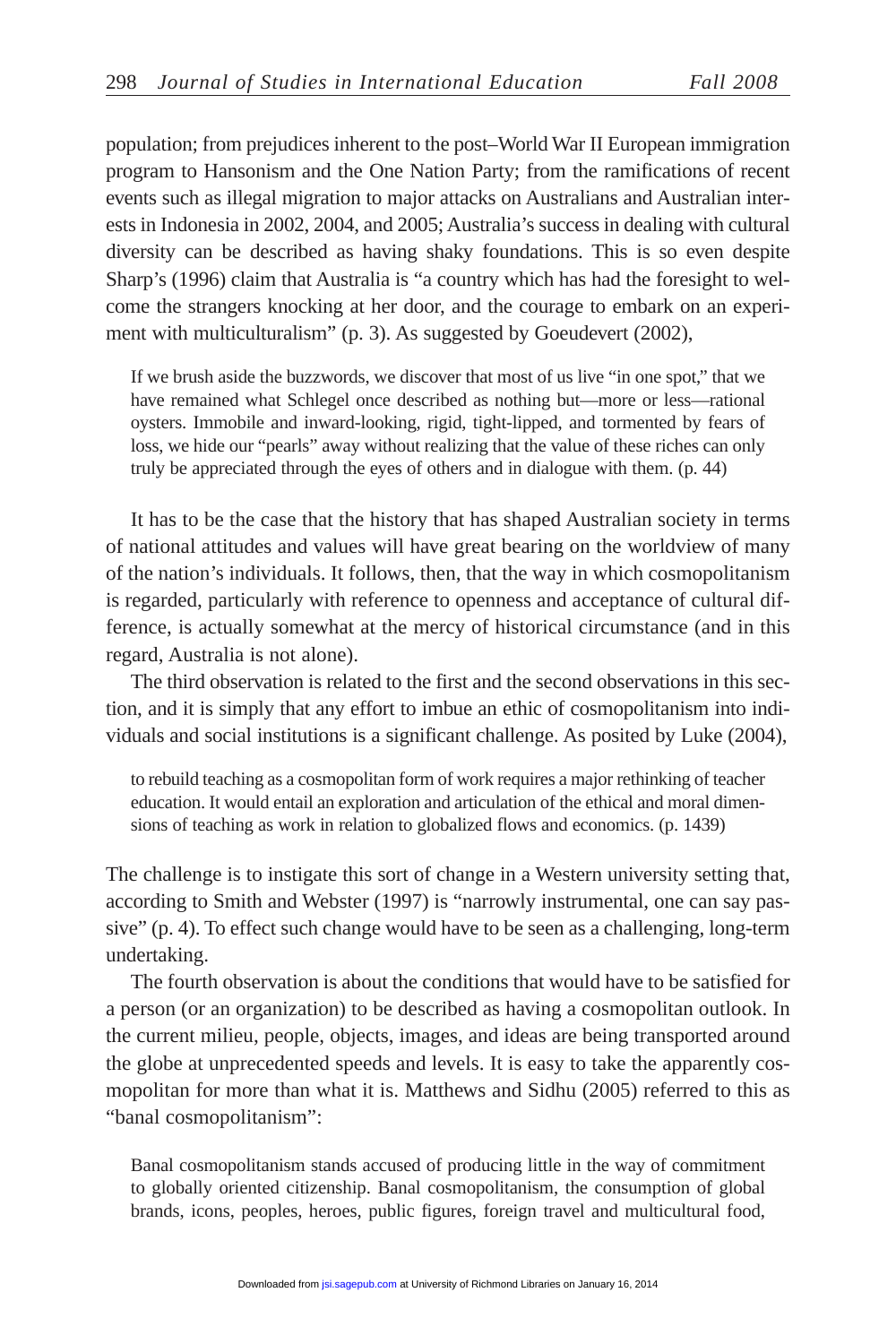does not necessarily include an awareness of global issues such as world peace, global warming, environmental destruction and global human rights. It does not necessarily extend to ethical and moral considerations commitments to a global community. (p. 53)

The deep engagement with cosmopolitanism that is promoted both by Matthews and Sidhu (2005) and this article is not of the banal kind. It is not the sort of cosmopolitanism that fits Wildman's (2000) description of "the new cosmopolitan elite of 'symbolic analysts' who control the technologies and forces of production" (p. 107). It is not the sort of cosmopolitanism that is necessarily brought about by tourism. As suggested by Hofstede (2001), tourism "represents the most superficial form of intercultural encounter" (p. 452). Furthermore, the extensive overseas work of some university administrators, teachers, and marketers does not guarantee deep engagement with cosmopolitanism. Campbell's (1996) analogy of people being either frogs or snails with regard to dealing with other cultures is interesting in this regard. The frogs are happy to jump headlong into the cultural pond and let diversity and difference wash over them. This attitude it is clearly inherent in the interests of this article and it resonates with Giddens's (2002) belief that cosmopolitans welcome and embrace cultural complexity. The snails, however, carry their houses (their culture) on their back wherever they go, hardly exposing themselves to other cultures at all. The cosmopolitanism of the snails is a banal, facile illusion of cosmopolitanism. It is similar to the sort of elitist cosmopolitanism of the European aristocracy in the 17th and 18th centuries that reveled in the exotica of faraway places but, in the main, did not engage with diversity and difference in a meaningful, reciprocal, and humanistic way. People who are snaillike in their approach to life at home, travel, and work in other countries reinforce Hofstede's (2001) observation that "intercultural contact does *not* automatically breed mutual understanding" (p. 424, emphasis in original).

Despite the preceding four observations, the concept of cosmopolitanism sits well with the sort of individual internationalization that is promoted by this article. As much as it may be a test for individuals to incorporate a deep cosmopolitan outlook into their lives, the general tenor in the related literature is that global forces require something akin to cosmopolitanism incorporated into a broader and revised cosmology if humanity is to progress, indeed flourish, past the immediate future (Keane, 2003; O'Sullivan, 1999; Slade, 2002; Suzuki, 1998; Suzuki & Dressel, 2004). This sentiment is expressed well by Saul (2005):

The more complicated our national and international relationships are, the more all of us will need to use our most complicated sense of belonging both to feel at home and to find multiple ways to be at home with the widest variety of people and situations. (p. 280)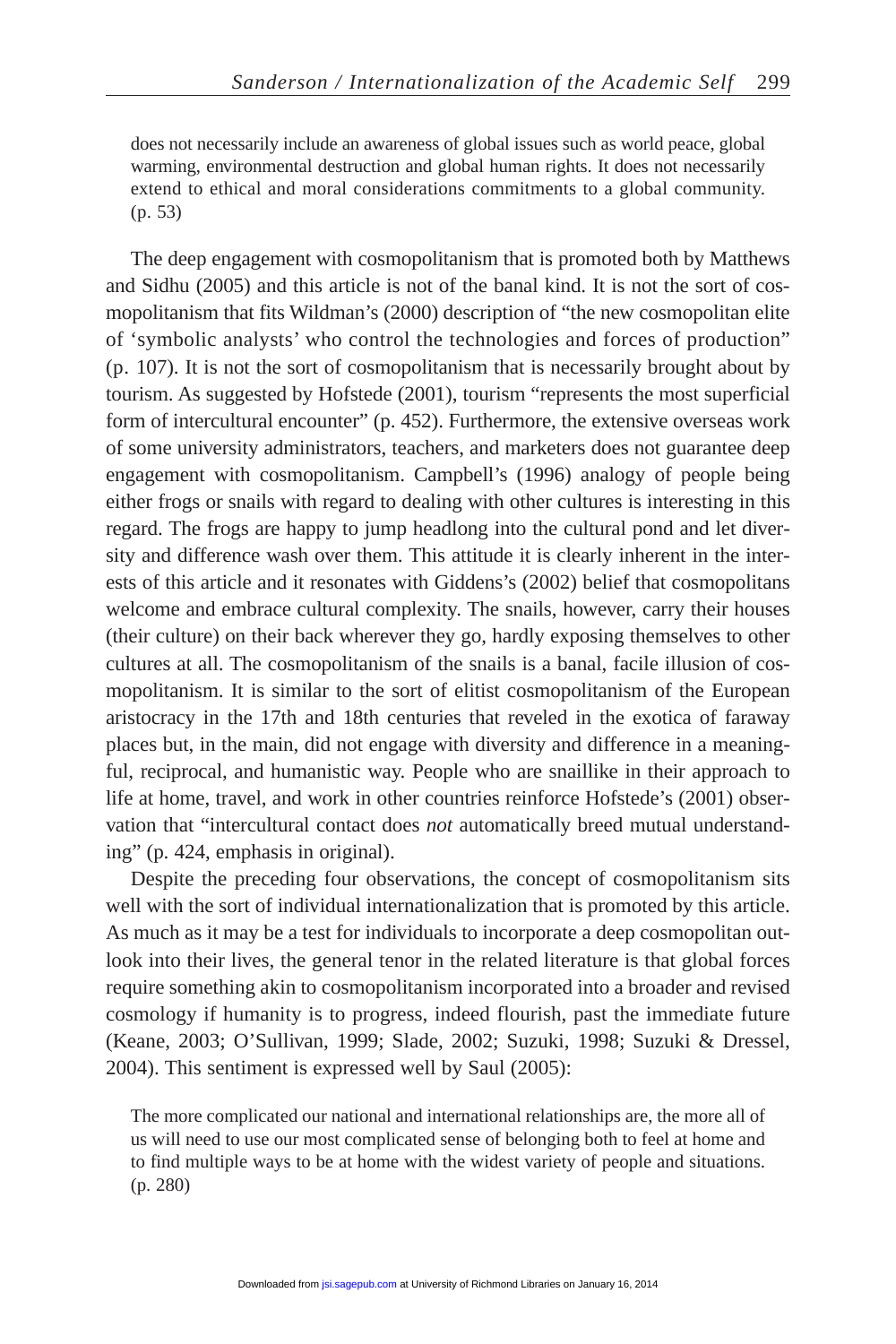#### **Consolidating the Argument for Cosmopolitanism**

The growing cultural, language, and educational diversity in Australian higher education institutions presents a strong case for universities to take heed of the importance of fostering cosmopolitan perspectives in their staff. The discussion throughout this article has made a strong case for the relevance of the cosmopolitanism to contemporary higher education from the point of view of the individual teacher. This in itself should be sufficient to address any possible counterargument to the concept's usefulness. Still, an argument might be made that insufficient engagement by Australian universities with the subject matter of this article could indicate that it lacks relevance to contemporary higher education. This penultimate section anticipates this counterargument and briefly formalizes a response.

By 2004, onshore and offshore enrolments of international students represented 24.2% of total enrolments in Australian universities (Australian Government, 2005, Citizenship, Overseas). Many Australian teachers (and Australian students) now work with hitherto unprecedented numbers of students from different cultural, language, and educational backgrounds. Cultural differences are conspicuous by their presence in most classrooms. Many teachers will either be busy helping international students adapt or adjust to the requirements of the academic setting or be trying to understand how they might do this. Many will also be thinking about how to encourage intercultural dialogue between Australian and international students. There is a need, then, for universities not only to support teachers to become better at teaching but also to do this within a framework of engagement with the significant cultural, language, and educational diversity in their midst. In doing so, Australian higher education will open itself to its own transformative possibilities.

Another argument in support of cosmopolitanism relates to the concept of *productive diversity* that was put forward by Cope and Kalantzis (1997) in response to the unprecedented changes in the world in general and in the workplace in particular. The concept uses diversity as an organizational resource and makes a strong case for embracing the sort of cosmopolitan ethic that is promoted in this article:

We need to be able to live and work with this paradox of an increased social interconnectedness that throws differences into sharper relief, and of shared tasks and experiences which make dealing with differences more critical in our everyday lives. (p. 3)

This way of thinking is similar to the substance of the discussion in the section titled "Cosmopolitanism and Education" earlier in this article but the focus is on the way that diversity boosts the capital of organizations in the global business environment. It is a practical response to the changing nature of business and work, and it is just as pertinent for organizations as it [is for indi](http://jsi.sagepub.com/)viduals. An organization that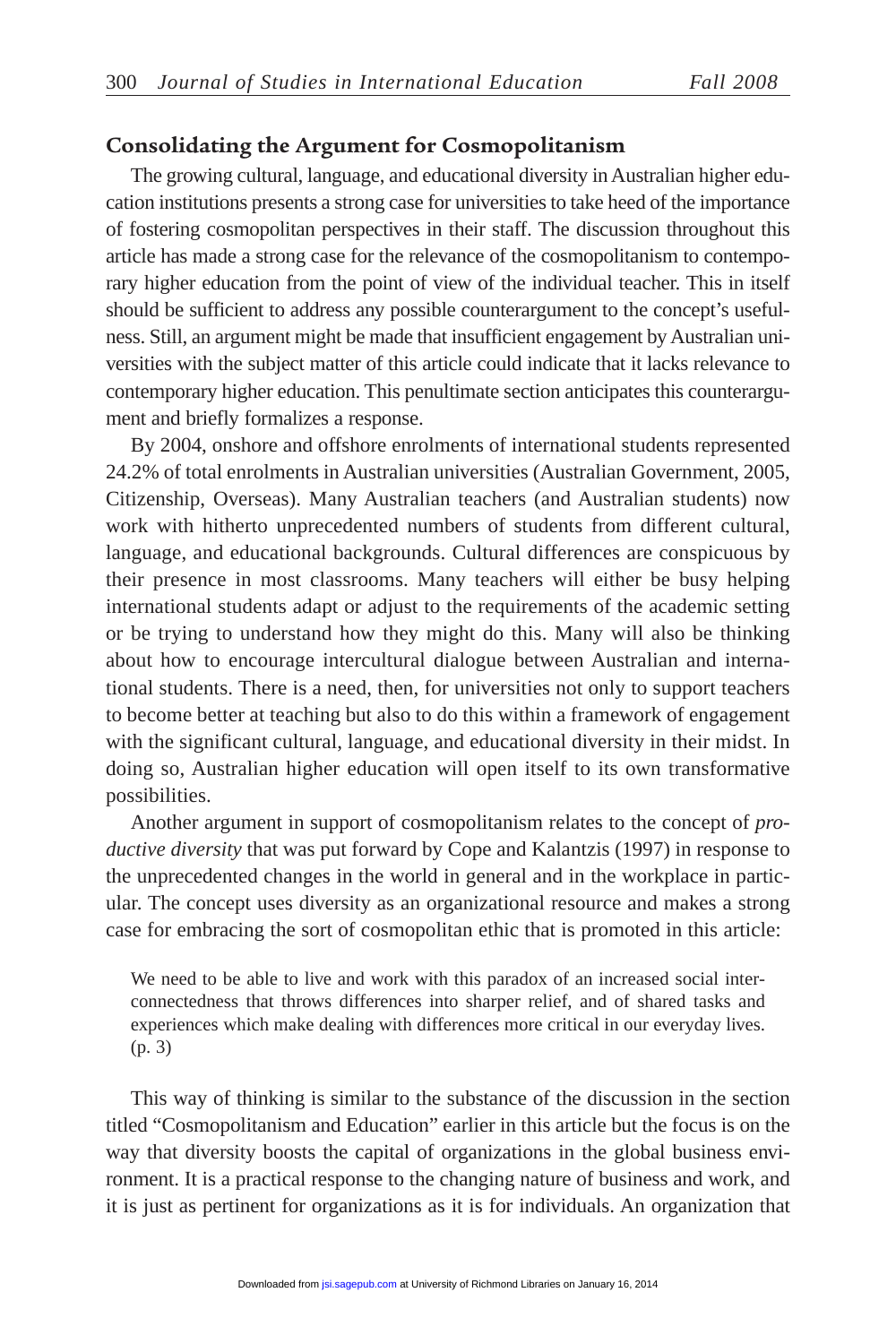encourages its teachers to engage positively with diversity is going to be better placed to take advantage of the opportunities brought about by current global flows.

#### **CONCLUSION**

The article has investigated an area that has received little attention thus far in the internationalization literature in general and in the Australian component of that literature in particular. Although issues relating to quality of education, education policy, and international students have increasingly become the focus of enquiry into the internationalization of Australian higher education, only scant attention has been paid to the experiences of Australian teachers and their roles and responsibilities in an environment that is more culturally, linguistically, and educationally diverse and more connected to, and influenced by, the global marketplace than ever before. The extent to which this has been overlooked can be interpreted as an oversight in the internationalization of Australian higher education that may well reflect a lack of understanding and focus by institutions and individuals of the transformative possibilities presented by the current period of globalization. This criticism, however, needs to be placed in context against the many positive internationalization initiatives that have occurred in Australian higher education over the past 15 years. Also, the fact that the criticism is made at all indicates that there is an emerging cognizance of the various aspects of internationalization in higher education and, consequently, a need to explore each one.

In a bid to stimulate awareness and debate in the area of internationalization at the level of the individual, for instance the academic Self, this article has argued that the work developed by Knight is not the answer for all considerations of internationalization in the higher education landscape. Knight has concentrated on the theoretical underpinnings of the internationalization of higher education from the point of view of the organization. Although this is important, very little of that body of theory deals with the substance of what it takes to internationalize a teacher's personal and professional outlooks. It is largely left up to individual teachers to work this out. This is hardly a criticism of Knight's work, whose definitions and concepts remain very important to all stakeholders. Furthermore, it is certain that Knight, herself, would not only urge colleagues to critically engage with her work but also to further expand the frontiers of knowledge of internationalization and higher education in general. Internationalization processes need to be comprehensively mapped out along the entire continuum of the depth dimension of internationalization to understand how each level dynamically interacts with other levels. Such a holistic appreciation has the potential to result in an integrated theory of internationalization that can support positive and desirable outcomes at each level of the local-global continuum that constitutes the depth dimension of internationalization.

The main contribution of this article is t[hat it has fl](http://jsi.sagepub.com/)eshed out some of the workings of internationalization at the level of the individual teacher. This represents a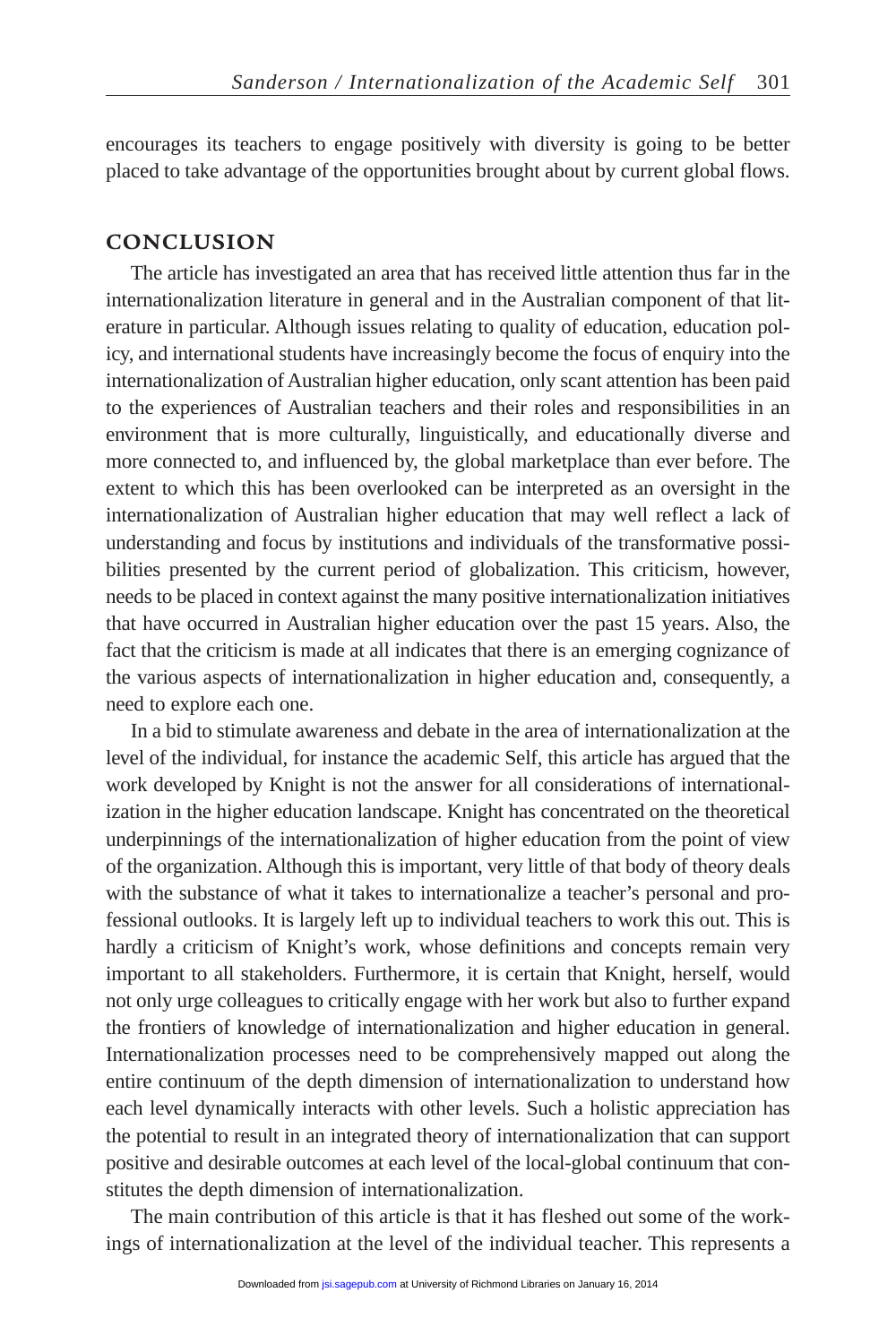foray into an area of internationalization and higher education that is virtually uncharted. As far as it can be ascertained, this is among the first entries in the literature to substantively canvass the notion of the *cosmopolitan teacher* in higher education. This was achieved by linking Cranton's (2001) idea of authenticity in teaching in higher education to the notion of cosmopolitanism. Together, they have the capacity to provide a foundation for a whole-of-person approach to teaching in an educational environment characterized by significant diversity. Authenticity in teaching and cosmopolitanism represent an opportunity for humanistic advancement in the face of present neoliberal, neoconservative, and implicit neoimperial agendas influencing politics, economics, education, and culture. As suggested by Appadurai (2001), although it may not solve the great antinomies of power that characterize the world, it at least might help level the playing field.

#### **NOTES**

1. Throughout this article, the term teacher is used interchangeably with the terms academic Self, academic staff, and lecturer*.*

2. It is recognized that this level also includes administrative and service departments of universities.

3. These are briefly discussed in a later section titled "Cosmopolitanism and Education."

4. The statements in parentheses are a précis of the text of the central theme of each pillar as outlined by the International Commission on Education for the Twenty-First Century (1996, pp. 22-23).

5. Although little distinction is apparent in the teaching and learning literature at the level of the individual between terms such as *multicultural, cross-cultural,* and *intercultural,* the contemporary use of the latter term is most closely matched to the interests of this article. Liddicoat (2003) spoke of *interculturality* as being primarily concerned with the "issues of identity and engagement" (p. 19) and contained "both a culture-general component and a culture-specific component" (p. 19). This is a succinct description of way that this article regards culture in relation to teaching and learning.

#### **REFERENCES**

- Appadurai, A. (2001). Grassroots globalization and the research imagination. In A. Appadurai (Ed.), *Globalization* (pp. 1-21). Durham: Duke University Press.
- ATS Tours. (2004). *Australia: Selected vacations.* Retrieved May 23, 2005, from http://www.atstours.com/australia/australia-regions.asp
- Australian Government. (2005). *Students 2004 [full year]: Selected higher education statistics—Table (i) summary of student numbers, 2003 and 2004.* Retrieved November 14, 2005, from http://www.dest.gov.au/sectors/higher\_education /publications\_resources/statistics/documents/summary\_table1\_2004\_xls.htm
- Australian Vice-Chancellors' Committee (AVCC). (2001). *The internationalisation of Australian universities.* Canberra, Australia: Author.
- Bartell, M. (2003). Internationalization of [universitie](http://jsi.sagepub.com/)s: A university culture-based framework. *Higher Education*, *45*, 43-70.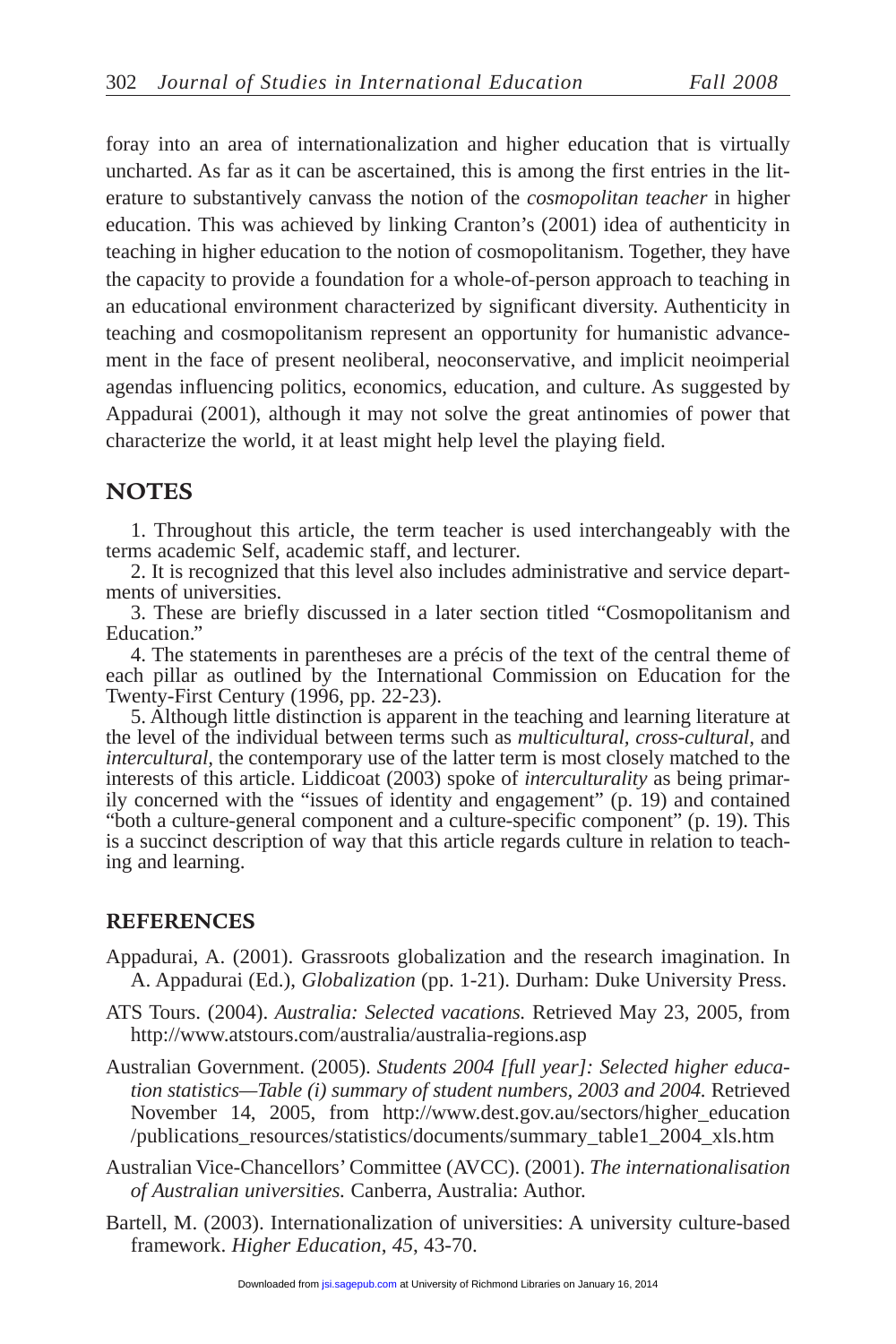- Bredella, L. (2003). Afterword: What does it mean to be intercultural? In G. Alred, M. Byram & M. Fleming (Eds.), *Intercultural experience and education* (pp. 225-239). Clevedon, UK: Multilingual Matters.
- Breuer, R. (2002). Freedom's twin. In S. Stern & E. Seligmann (Eds.), *The end of tolerance?* (pp. 11-16). London: Nicholas Brearley.
- Brislin, R., & Horvath, A. (1997). Cross-cultural training and multicultural education. In J. Berry, M. Segall & C. Kagitçibasi (Eds.), *Handbook of cross-cultural psychology: Social behaviour and applications* (2nd ed., Vol. 3, pp. 327-369). Boston: Allyn & Bacon.
- Campbell, A. (1996, 3-6 December). *Frogs and snails and puppy dog tales: Creating cultural comfort zones.* Paper presented at the International Student Advisers Network of Australia (ISANA) annual conference, Waves of Change, Adelaide, Australia.
- Cope, B., & Kalantzis, M. (1997). *Productive diversity: A new, Australian model for work and management.* Annandale: Pluto Press Australia.
- Cranton, P. (2001). *Becoming an authentic teacher in higher education.* Malabar, FL: Krieger Publishing.
- de Wit, H. (2002). *Internationalization of higher education in the United States of America and Europe: A historical, comparative, and conceptual analysis.* Westport, CT: Greenwood.
- Djebar, A. (2002). Return to Islamic roots? In S. Stern & E. Seligmann (Eds.), *The end of tolerance?* (pp. 228-232). London: Nicholas Brearley.
- Eisenchlas, S., & Trevaskes, S. (2003). Internationalisation at home: Some principles and practices. In A. Liddicoat, S. Eisenchlas, & S. Trevaskes (Eds.), *Australian perspectives on internationalising education* (pp. 87-102). Melbourne: Language Australia.
- Enequist, G. (2005). *The internationalisation of higher education in Sweden.* Stockholm: National Agency for Higher Education (Högskoleverket).
- Giddens, A. (2002). *Runaway world: How globalisation is shaping our lives.* London: Profile Books.
- Goeudevert, D. (2002). Nothing from nothing. In S. Stern & E. Seligmann (Eds.), *The end of tolerance?* (pp. 44-52). London: Nicholas Brearley.
- Gunesch, K. (2004). Education for cosmopolitanism? Cosmopolitanism as a personal cultural identity model for and within international education. *Journal of Research in International Education*, *3*, 251-275.
- Harman, G. (2005). Internationalization of Australian higher education: A critical review of literature and research. In P. Ninnes & M. Hellsten (Eds.), *Internationalizing higher education: Critical explorations of pedagogy and policy* (pp. 119-140). Hong Kong: Comparative Education Research Centre.
- Held, D. (2002). Cosmopolitanism: Ideas, realities and deficits. In D. Held & A. McGrew (Eds.), *Governing globalis[ation: Powe](http://jsi.sagepub.com/)r, authority and global governance* (pp. 305-324). Cambridge, UK: Polity.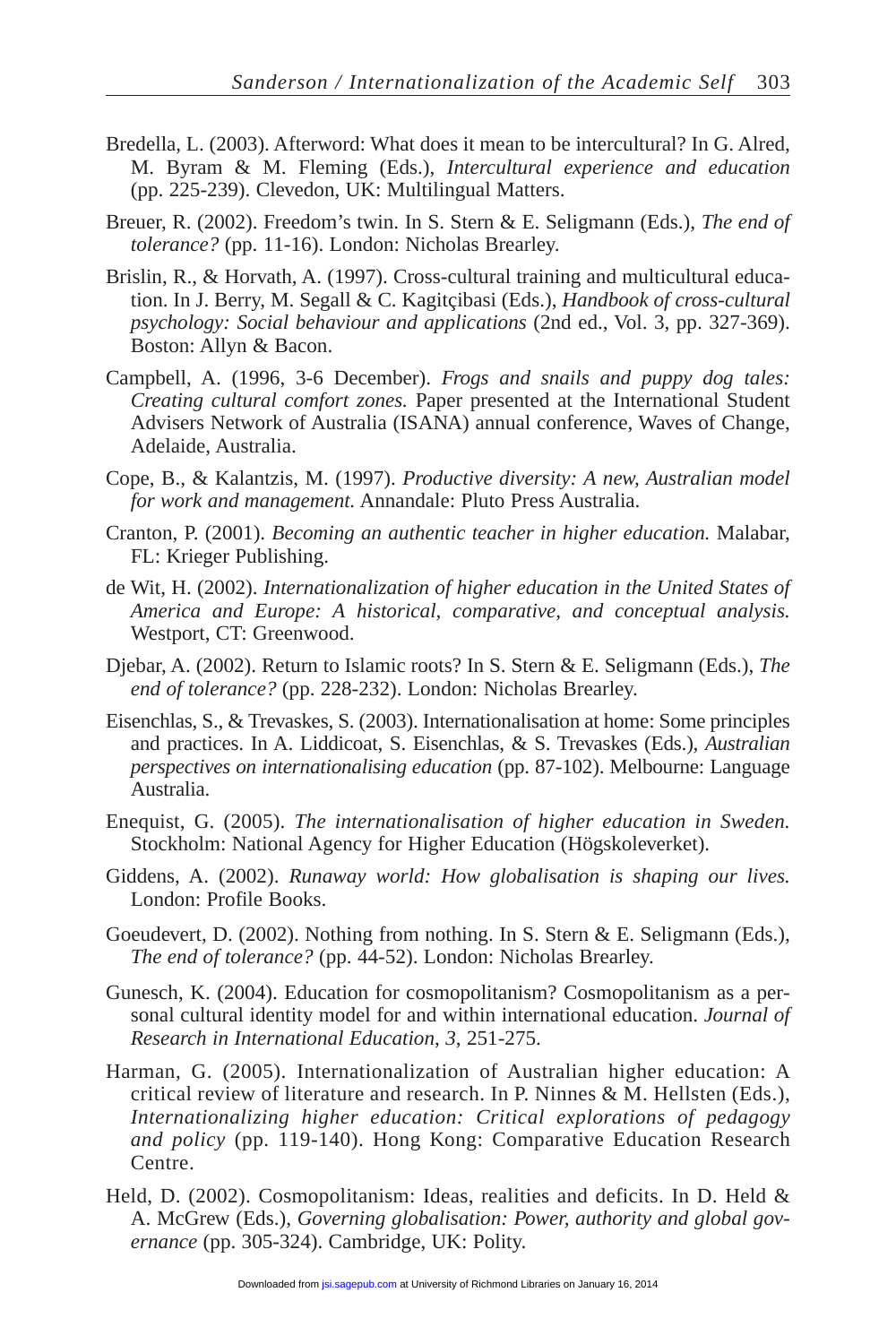- Held, D. (2003). From executive to cosmopolitan multilateralism. In D. Held & M. Koenig-Archibugi (Eds.), *Taming globalisation: Frontiers of governance* (pp. 160-186). Cambridge, UK: Polity.
- Held, D., McGrew, A., Goldblatt, D., & Perraton, J. (1999). *Global transformations: Politics, economics, culture.* Cambridge, UK: Polity.
- Hofstede, G. (2001). *Cultural consequences: Comparing values, behaviors, institutions and organizations across nations* (2nd ed.). Thousand Oaks, CA: Sage.
- Hofstede, G., & Hofstede, J. (2005). *Cultures and organizations software of the mind.* New York: McGraw-Hill.
- Hudson, W., & Morris, S. (2003). University teaching and international education. In A. Liddicoat, S. Eisenchlas, & S. Trevaskes (Eds.), *Australian perspectives on internationalising education* (pp. 65-74). Melbourne: Language Australia.
- Humphreys, N. (2001). *Notes from an even smaller island.* Singapore: Times Books International.
- IDP Education Australia. (2006). *Guides and FAQs: Interpreting (IELTS) results.* Retrieved January 10, 2006, from http://www.idp.edu.au/examinations/ielts/ article867.asp
- International Commission on Education for the Twenty-First Century. (1996). Learning: The treasure within—report to UNESCO of the International Commission on Education for the Twenty-First Century. Paris: UNESCO.
- Kalantzis, M., & Cope, B. (2000). Towards an inclusive and international higher education. In R. King, D. Hill, & B. Hemmings (Eds.), *University and diversity: Changing perspectives, policies and practices in Australia* (pp. 30-53). Wagga Wagga, Australia: Keon Publications.
- Keane, J. (2003). *Global civil society?* Cambridge, UK: Cambridge University Press.
- Keating, P. (2000). *Engagement: Australia faces the Asia-Pacific.* Sydney, Australia: Macmillan.
- Kleingeld, P., & Brown, E. (2002). *Cosmopolitanism.* Retrieved January 16, 2004, from http://plato.stanford.edu/archives/fall2002/entries/cosmopolitanism
- Knight, J. (1997). Internationalisation of higher education: A conceptual framework. In J. Knight & H. de Wit (Eds.), *Internationalisation of higher education in Asia Pacific countries* (pp. 5-19). Amsterdam: European Association for International Education (EAIE), in cooperation with IDP Education Australia and the Programme on Institutional Management in Higher Education (IMHE) of the Organisation for Economic Cooperation and Development (OECD).
- Knight, J. (1999). Internationalisation of higher education. In H. de Wit  $\&$ J. Knight (Eds.), *Quality and internationalisation in higher education* (pp. 13-28). Paris: Organisation for Economic Co-operation and Development.
- Knight, J. (2004). Internationalization remodelled: definition, approaches, and rationales. *Journal of Studies in International Education*, *8*, 5-31.
- Lewis, L., & Altbach, P. (2000). *Faculty versus administration: A universal problem.* Retrieved July 27, 2003, from h[ttp://www.](http://jsi.sagepub.com/)bc.edu/bc\_org/avp/soe/cihe/ newsletter/News02/text1.html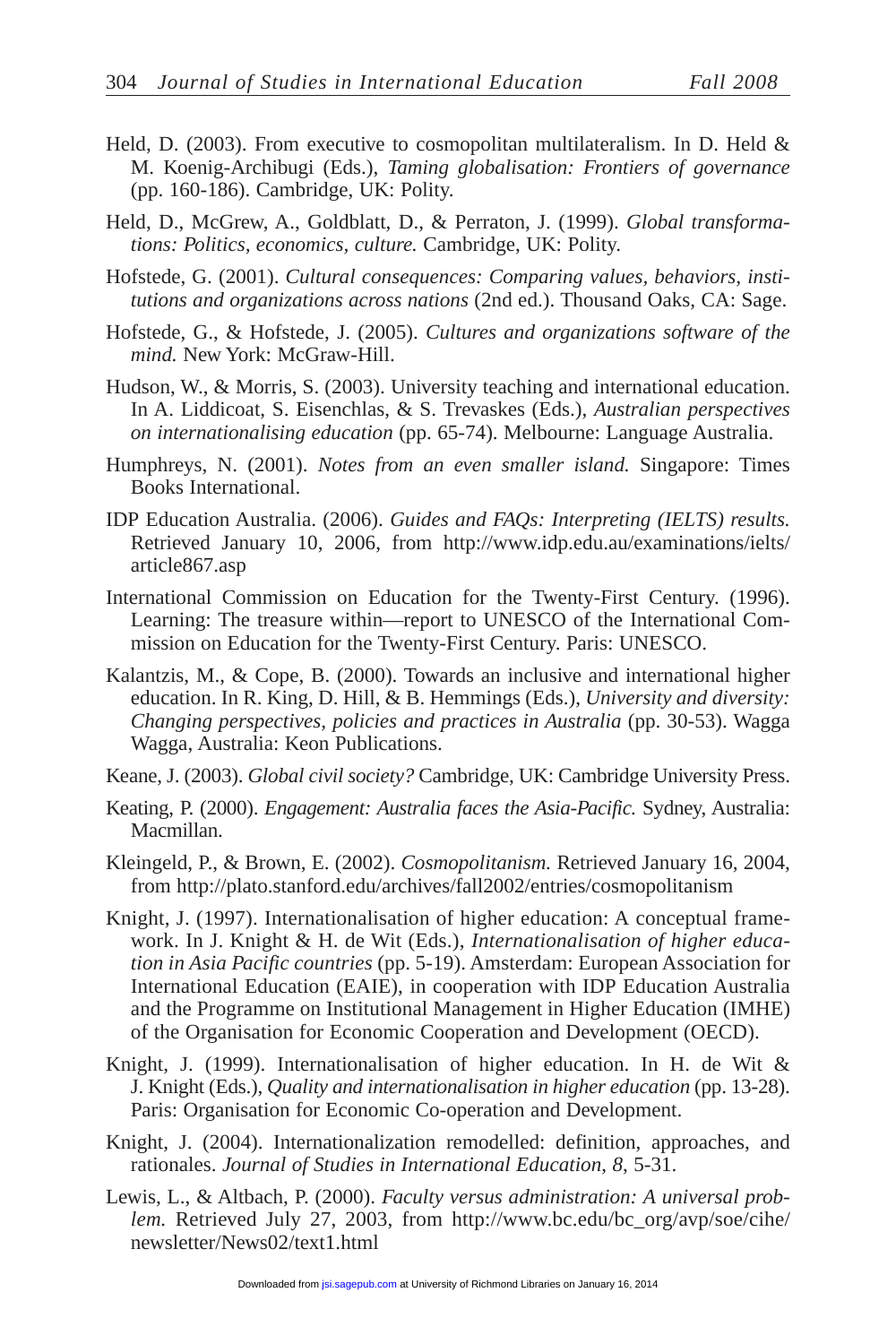- Liddicoat, A. (2003). Internationalisation as a concept in higher education: Perspectives from policy. In A. Liddicoat, S. Eisenchlas, & S. Trevaskes (Eds.), *Australian perspectives on internationalising education* (pp. 13-26). Melbourne: Language Australia.
- Luke, A. (2004). Teaching after the market: from commodity to cosmopolitan. *Teachers College Record*, *106*, 1422-1443.
- Manser, M., & Thomson, M. (Eds.). (1995). *Chambers combined dictionary thesaurus.* Edinburgh: Chambers.
- Marginson, S. (1999/2000). Living with the other: Higher education in the global era. *Australian Universities' Review*, *42 & 43*(1 & 2), 5-8.
- Marginson, S., & Mollis, M. (1999/2000). Comparing national education systems in the global era. *Australian Universities' Review*, *42 & 43*(1 & 2), 53-63.
- Matthews, B. (2003). *Life values and approaches to learning: A study of university students from Confucian heritage cultures.* Adelaide: The Flinders University of South Australia.
- Matthews, J., & Sidhu, R. (2005). Desperately seeking the global subject: International education, citizenship and cosmopolitanism. *Globalisation, Societies and Education*, *3*, 49-66.
- McLaughlin, M., & Liddicoat, T. (2005). Teachers' professional learning in the context of intercultural language learning. *Babel, 40*(1), 4-12, 38.
- Mehta, P. (2000). Cosmopolitanism and the circle of reason. *Political Theory*, *28*, 619-639.
- Nussbaum, M. (n.d.). *Patriotism and cosmopolitanism.* Retrieved June 20, 2005, from http://www.soci.niu.edu/~phildept/Kapitan/nussbaum1.html
- O'Sullivan, E. (1999). *Transformative learning: educational vision for the 21st century.* London: Zed Books.
- Patterson, C. (1973). *Humanistic education.* Upper Saddle River, NJ: Prentice Hall.
- Pedersen, P. (1988). *A handbook for developing multicultural awareness.* Alexandria: American Association for Counseling and Development.
- Pilger, J. (2002). *The new rulers of the world.* London: Verso.
- Popkewitz, T. (2001). *Pacts/partnerships and governing the parent and child.* Retrieved January 02, 2005, from http://www.tc.columbia.edu/cice/Archives/ 3.2/32popkewitz.pdf
- Power, C. (2000). Global trends in education. *International Education Journal*, *1*, 152-163.
- Reynolds, J., & Skilbeck, M. (1976). *Culture and the classroom.* South Melbourne, Australia: Macmillan.
- Rizvi, F. (n.d.). *Internationalisation of curriculum.* Retrieved February 10, 2004, from http://www.teaching.rmit.edu.au/resources/icpfr.PDF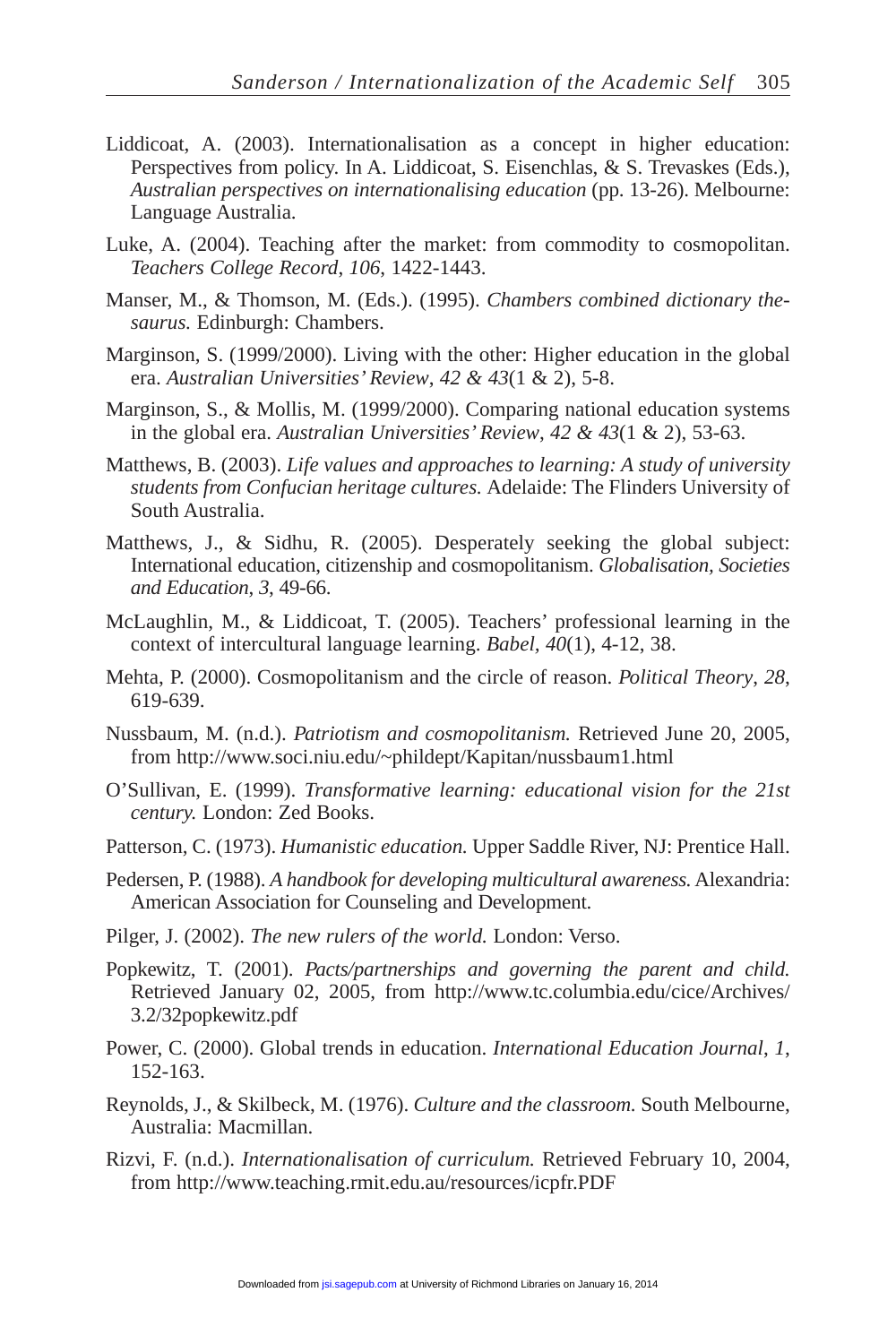- Rizvi, F., & Walsh, L. (1998). Difference, globalisation and the internationalisation of curriculum. *Australian Universities' Review, 41*(2), 7-11.
- Said, E. (1995). *Orientalism: Western conceptions of the Orient.* London: Penguin Books.
- Sanderson, G. (2005, 6-8 July). *The cosmopolitan lecturer in higher education.* Paper presented at the Sites of Cosmopolitanism conference, Griffith University, Brisbane, Australia.
- Saul, J. R. (2005). *The collapse of globalism and the reinvention of the world.* London: Atlantic Books.
- Sharp, I. (1996). *Culture shock Australia: A guide to customs and etiquette.* Singapore: Times Books International.
- Singh, M. (2002, 6-8 December). *Aligning university curricula to the global economy: Making opportunities for new teaching/learning through the internationalisation of education.* Paper presented at the 2002 Australian and New Zealand Comparative and International Education Society conference (Internationalizing Education in the Asia-Pacific Region: Critical Reflections, Critical Times), University of New England, Armidale, Australia.
- Singh, M. (2005). Enabling transnational learning communities: Policies, pedagogies and politics of educational power. In P. Ninnes & M. Hellsten (Eds.), *Internationalizing higher education: Critical explorations of pedagogy and policy* (pp. 9-36). Hong Kong: Comparative Education Research Center.
- Slade, M. (1998). *Developing a fundamental commitment to global interdependence and cultural pluralism: Learning within the world culture.* Retrieved August 30, 2002, from http://ehlt.flinders.edu.au/education/fuiie/publications/SLADE1 .HTM
- Slade, M. (2002). *Listening to the boys: Issues and problems influencing school achievement and retention* (Vol. 5). South Australia: Shannon Research Press.
- Smith, A., & Webster, F. (1997). Changing ideas of the university. In A. Smith & F. Webster (Eds.), *The postmodern university? Contested visions of higher education in society* (pp. 1-14). Buckingham, UK: Society for Research into Higher Education & Open University Press.
- Stromquist, N. (2002). *Globalization, the I, and the Other.* Retrieved May 29, 2003, from http://www.tc.columbia.edu/cice/archives/4.2/42stromquist.pdf
- Suits, B. (1978). *The grasshopper: Games, life and utopia.* Edinburgh: Scottish Academic Press.
- Suzuki, D. (1998). *Earth time.* Sydney, Australia: Allen and Unwin.
- Suzuki, D., & Dressel, H. (2004). *Naked ape to superspecies: A personal perspective on humanity and the global eco-crisis* (2nd ed.). Sydney, Australia: Allen and Unwin.
- Sylvester, R. (2005). Framing the map of international education (1969-1998). *Journal of Research in International Education*, *4*, 123-151.